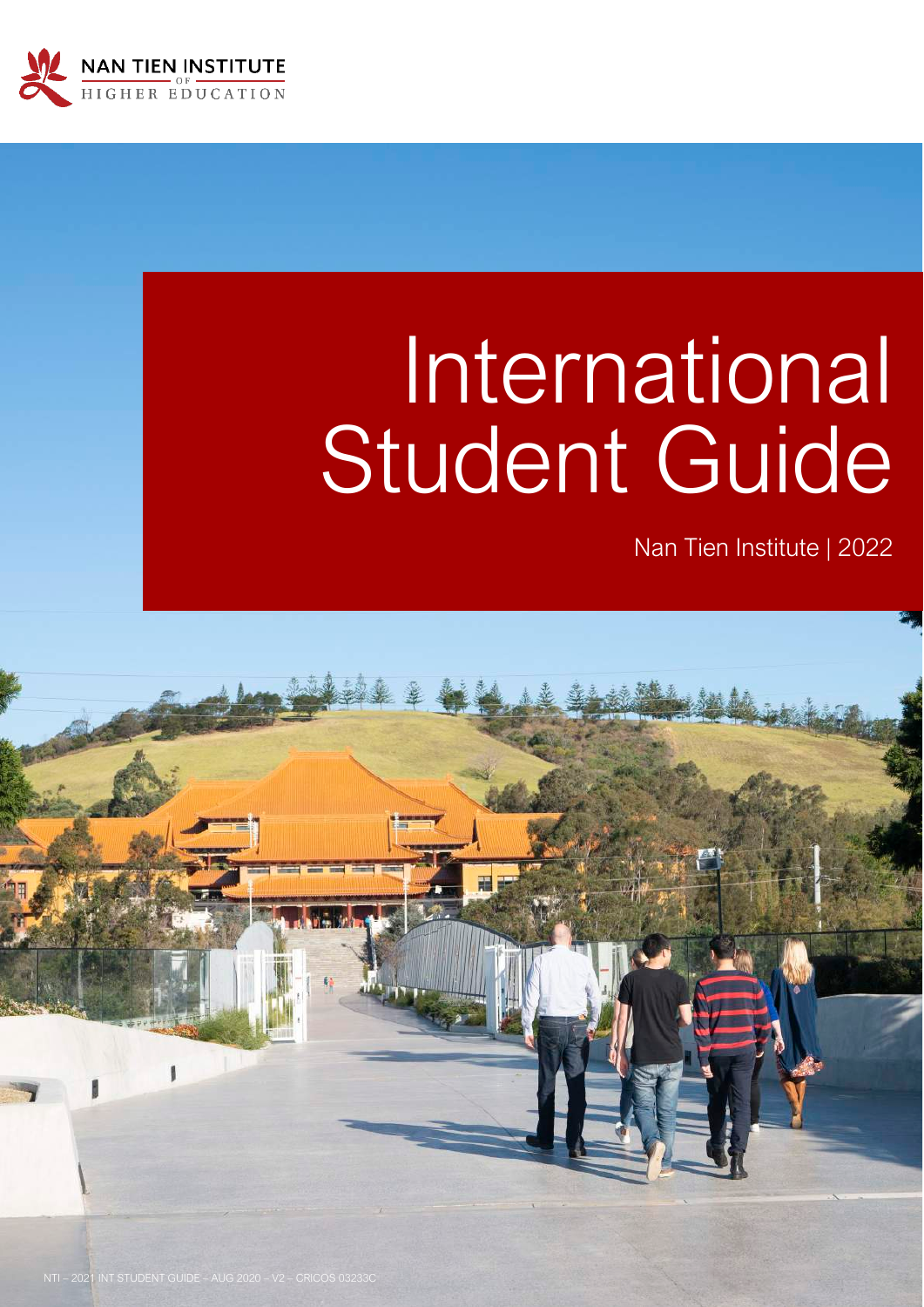# STUDENT GUIDE TABLE OF CONTENTS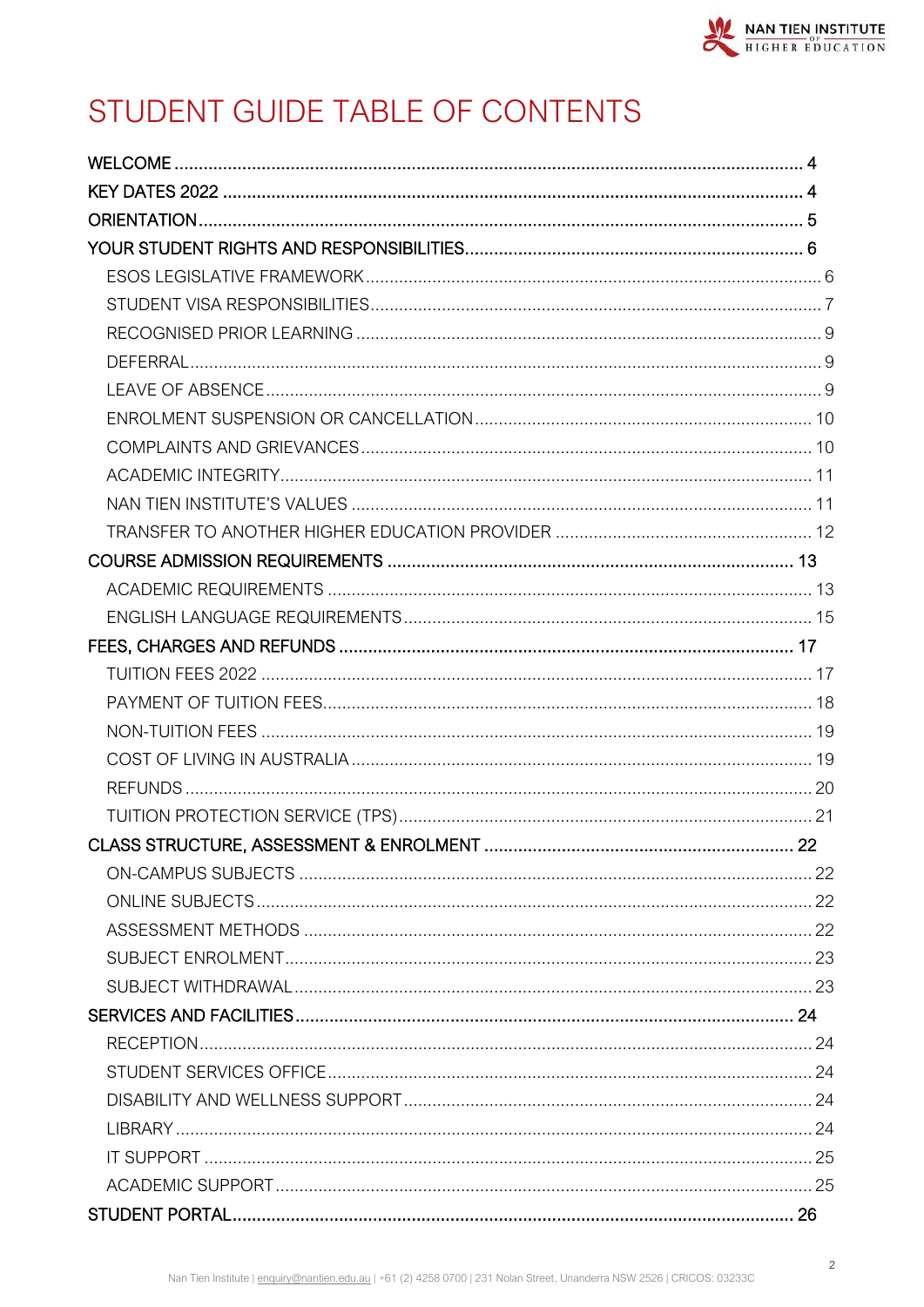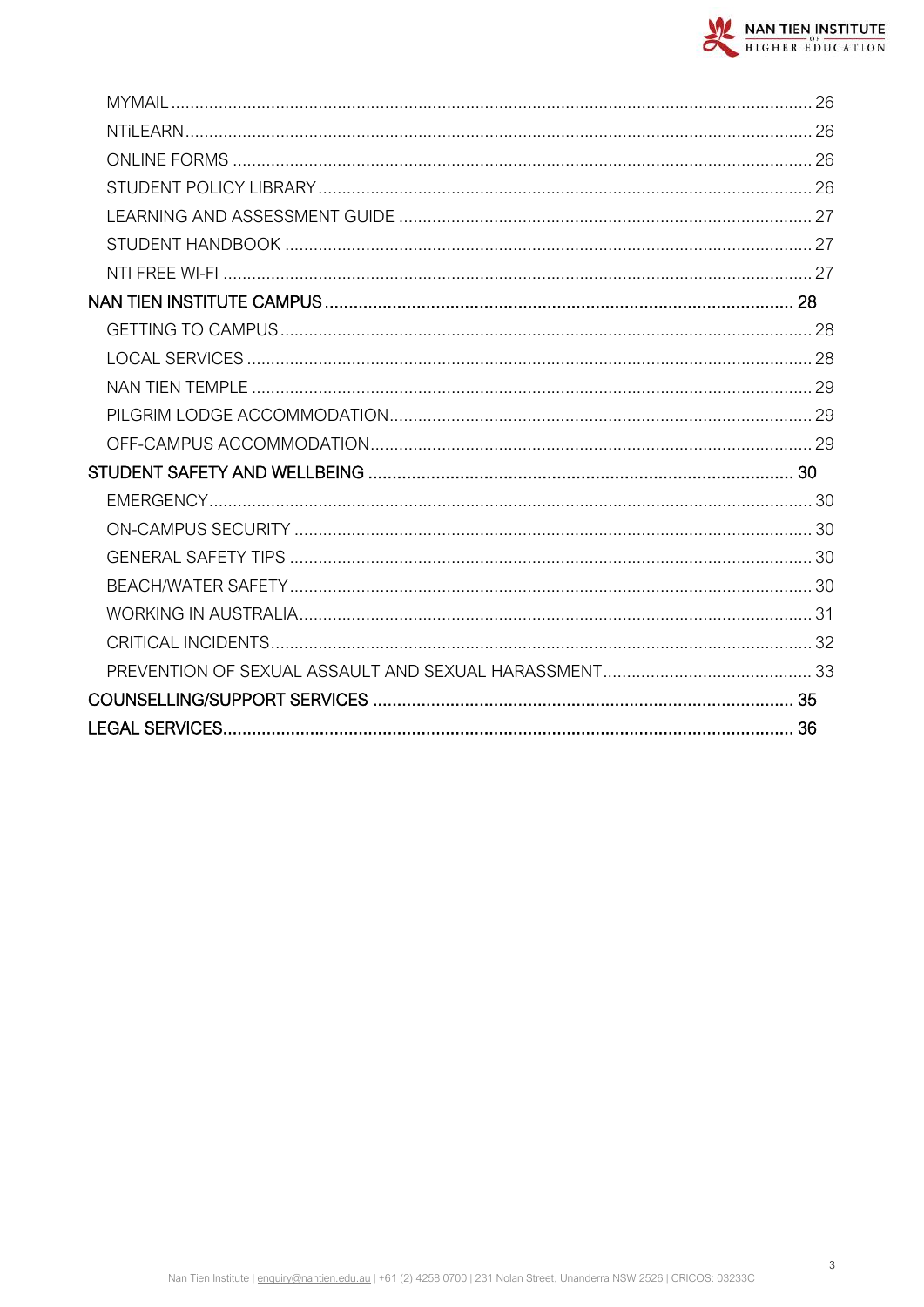

# <span id="page-3-0"></span>WELCOME

Welcome to Nan Tien Institute (NTI)! NTI is a private, non-profit, government accredited, Australian higher education provider, offering courses in the areas of Buddhist studies, health and wellbeing. NTI is one of a relatively small number of institutions in the world offering postgraduate studies grounded in Buddhist wisdom and values.

NTI is proud to welcome students from all over the world. Our students are empowered with an education that is mobile, crosses geographic precincts and cultural, digital, and educational borders, and has numerous transferable and adaptable applications.

NTI prides itself on being a truly international organisation that provides all students with a safe, nurturing, and culturally understanding environment that encourages excellence. We look forward to welcoming you to NTI in 2021!



# <span id="page-3-1"></span>KEY DATES 2022

|                                  | <b>START DATE</b>                                                                                                                                                                                                                                                                                    | <b>END DATE</b> |
|----------------------------------|------------------------------------------------------------------------------------------------------------------------------------------------------------------------------------------------------------------------------------------------------------------------------------------------------|-----------------|
| Orientation Session (Semester 1) | 24-Jan-2022                                                                                                                                                                                                                                                                                          |                 |
| Semester 1 2022                  | 31-Jan-2022                                                                                                                                                                                                                                                                                          | 03-Jul-2022     |
| Semester Break                   | 04-Jul-2022                                                                                                                                                                                                                                                                                          | 17-Jul-2022     |
| Orientation Session (Semester 2) | 11-Jul-2022                                                                                                                                                                                                                                                                                          |                 |
| Semester 2 2022                  | 18-Jul-2022                                                                                                                                                                                                                                                                                          | 18-Dec-2022     |
| Census Date                      | Census date is the final date for a student to withdraw from a<br>subject without academic or financial penalty (Fees, Charges and<br>Refunds Policy).<br>NTI determines a different census date for each subject.<br>Students can view the census date for each subject on the online<br>timetable. |                 |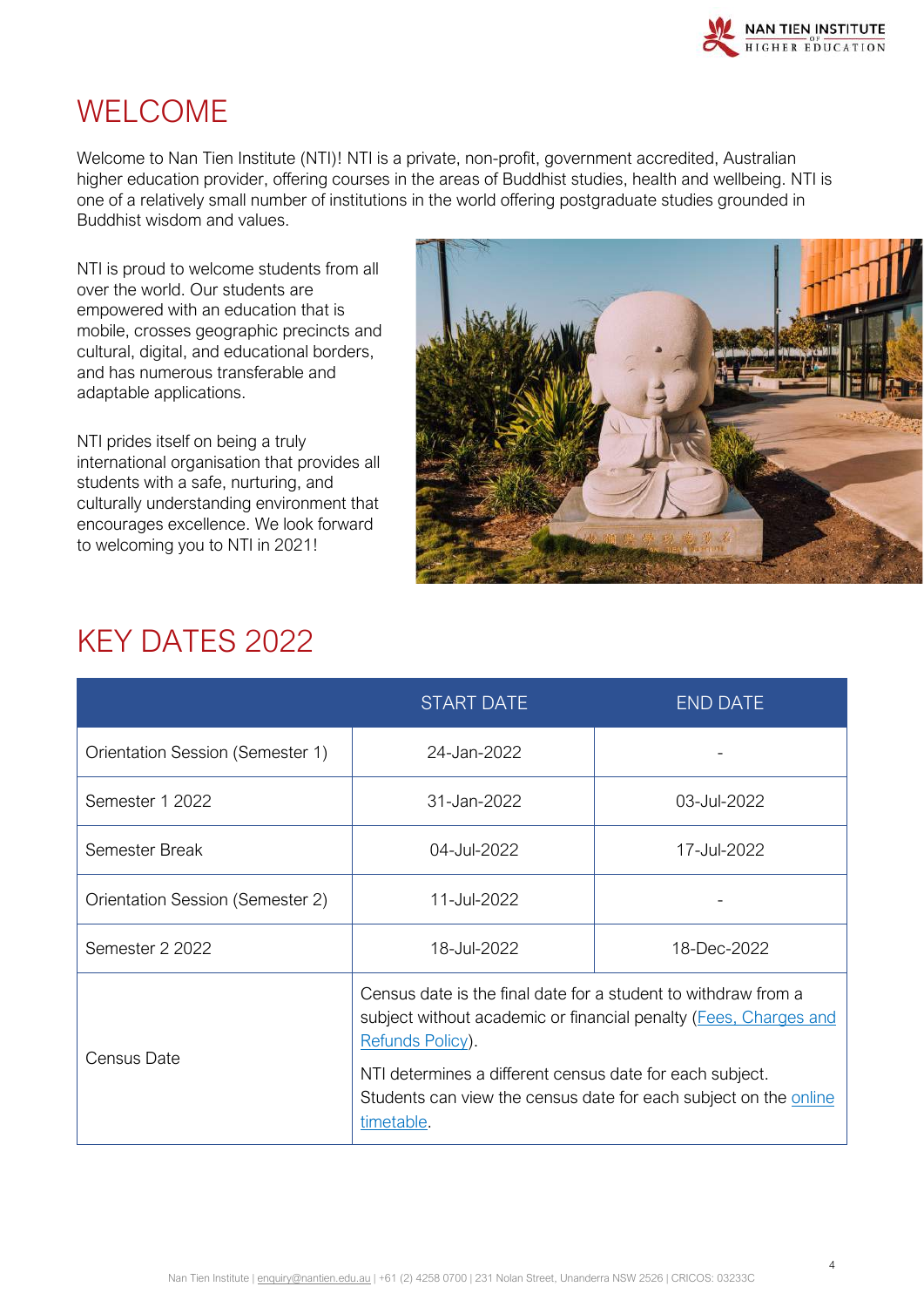

# <span id="page-4-0"></span>**ORIENTATION**

All international students commencing their studies with NTI are invited to attend a compulsory orientation session held in the week before their first semester starts.

In this orientation session, you will have the opportunity to:

- $\Box$  meet faculty members and support staff,
- $\Box$  take a tour of the campus.
- $\Box$  learn more about NTI's services and facilities,
- $\Box$  receive your student ID card,
- $\Box$  connect with fellow students,
- $\Box$  ask questions, and
- $\Box$  receive important information about studying with NTI.

Orientation sessions are held at NTI's campus (231 Nolan Street, Unanderra NSW 2526). Sessions commence from 11.00am - 12.30pm. The date of your orientation session is stated in your Letter of Offer. As orientation is an essential first step in the student experience, all students are required to attend their orientation session before commencing their studies with NTI.

Please contact the Student Services Office if you have any questions or concerns about attending your orientation session.

### ONLINE ORIENTATION SESSIONS DURING COVID-19

Due to COVID-19, NTI has implemented measures to reduce the health risk to students, staff, and the wider community. One of these measures is the temporary closure of NTI's campus.

As the NTI campus is closed, all upcoming orientation sessions will be held online (via Zoom) until further notice. Confirmation of your online orientation session is stated in your Letter of Offer.

You will automatically be registered to attend your orientation session upon accepting your offer to study with NTI. You will be emailed further details about the orientation session (including a Zoom link) closer to the date of the orientation session.

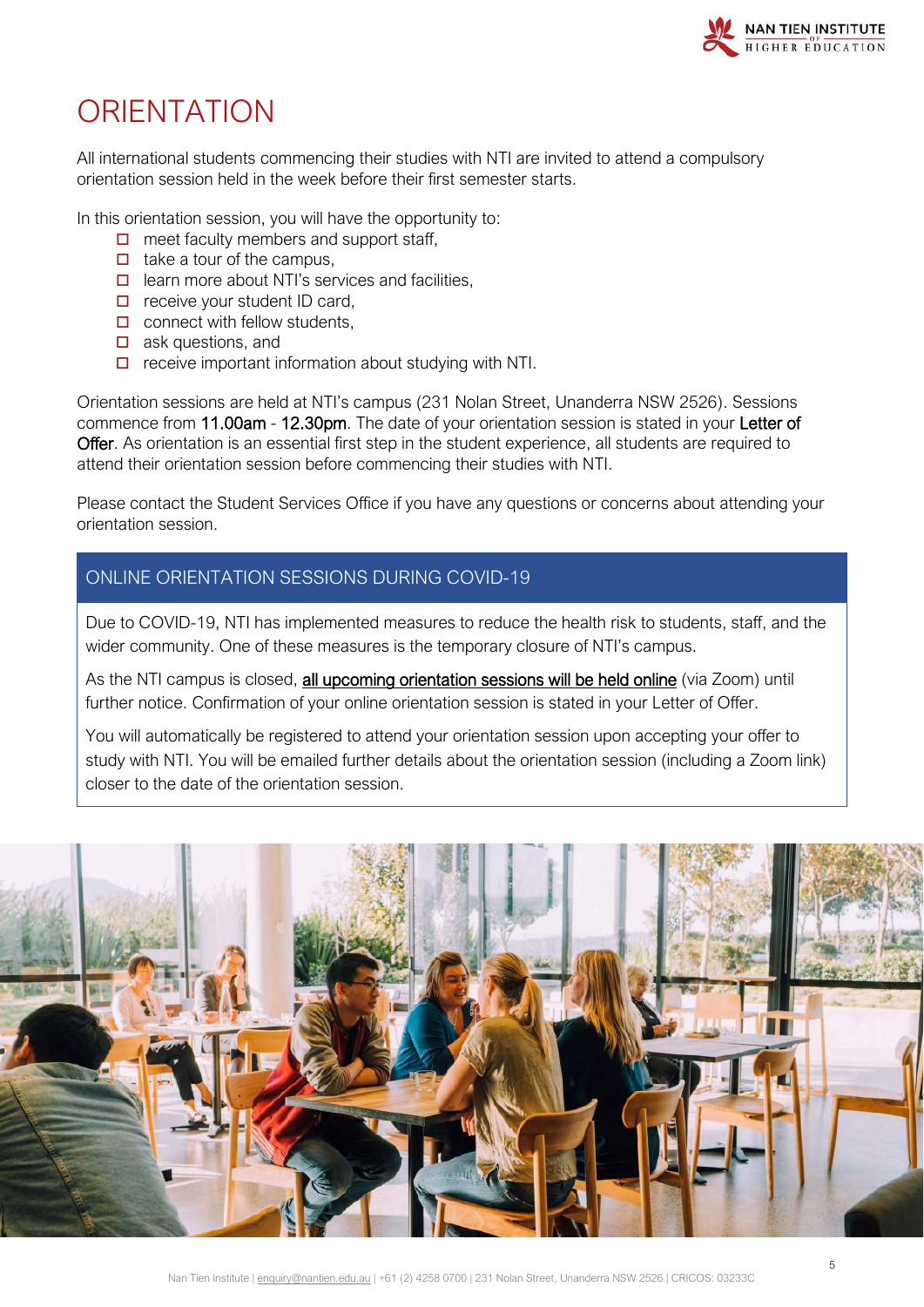

# <span id="page-5-0"></span>YOUR STUDENT RIGHTS AND RESPONSIBILITIES

# <span id="page-5-1"></span>ESOS LEGISLATIVE FRAMEWORK

The [Education Services for Overseas Students Act 2000](https://internationaleducation.gov.au/regulatory-information/pages/regulatoryinformation.aspx) (ESOS Act), establishes legislative requirements and standards to assure the quality of Australian education and training institutions offering courses to international students studying on a student visa.

Education institutions (such as NTI) can only deliver education services to international students on a student visa in Australia if they are registered on the Commonwealth Register of Institutions and [Courses for Overseas Students](https://cricos.education.gov.au/default.aspx) (CRICOS).

In order to be registered with CRICOS providers must have met, and continue to meet, the requirements of the ESOS Act and [National Code of Practice for Providers of Education and Training to](https://internationaleducation.gov.au/Regulatory-Information/Pages/National-Code-2018-Factsheets-.aspx)  [Overseas Students 2018](https://internationaleducation.gov.au/Regulatory-Information/Pages/National-Code-2018-Factsheets-.aspx) (the National Code). NTI is a registered provider with CRICOS (provider code 03233C).

International students studying with NTI have the following rights under the ESOS Act:

- $\Box$  The right to receive current and accurate information about NTI's courses, fees, modes of study, and other important information from NTI and your agent.
- $\Box$  The right to have access to support services, complaints processes, and information about changes to your enrolment with NTI.
- $\Box$  The right to sign a written agreement with NTI before paying your fees. A Letter of Offer and Acceptance Form issued by NTI form this written agreement. You are not required to pay any fees to NTI until you read your Letter of Offer, sign, and submit the Acceptance Form attached.
- $\Box$  The right to receive assistance under the [Tuition Protection Service](https://tps.gov.au/Home) (TPS). The TPS is a placement and refund service for international students, which protects students if an institution is unable to teach their course.

Institutions have the following responsibilities to international students under the ESOS Act:

- $\Box$  To offer orientation and support services to help you live and study in Australia.
- $\Box$  To provide contact details for support staff available to help you.
- $\Box$  To let you know if you can apply for course credit
- $\Box$  To let you know when your enrolment with NTI can be deferred, suspended, or cancelled.
- $\Box$  To let you know NTI's requirements for satisfactory progress in the course you are studying, and the support services available to you if you are not progressing well.
- $\Box$  To let you know if attendance will be monitored for your course
- $\Box$  To let you know about NTI's complaints and appeals processes

Students can find more information about the student rights and institutional responsibilities legislated by the ESOS Act by visiting the [Department of Education, Skills and Employment](https://internationaleducation.gov.au/regulatory-information/pages/regulatoryinformation.aspx) website, or by visiting the [Study in Australia](https://www.studyinaustralia.gov.au/english/australian-education/education-system/esos-act) website. Further information about your student rights and responsibilities are provided within this guide.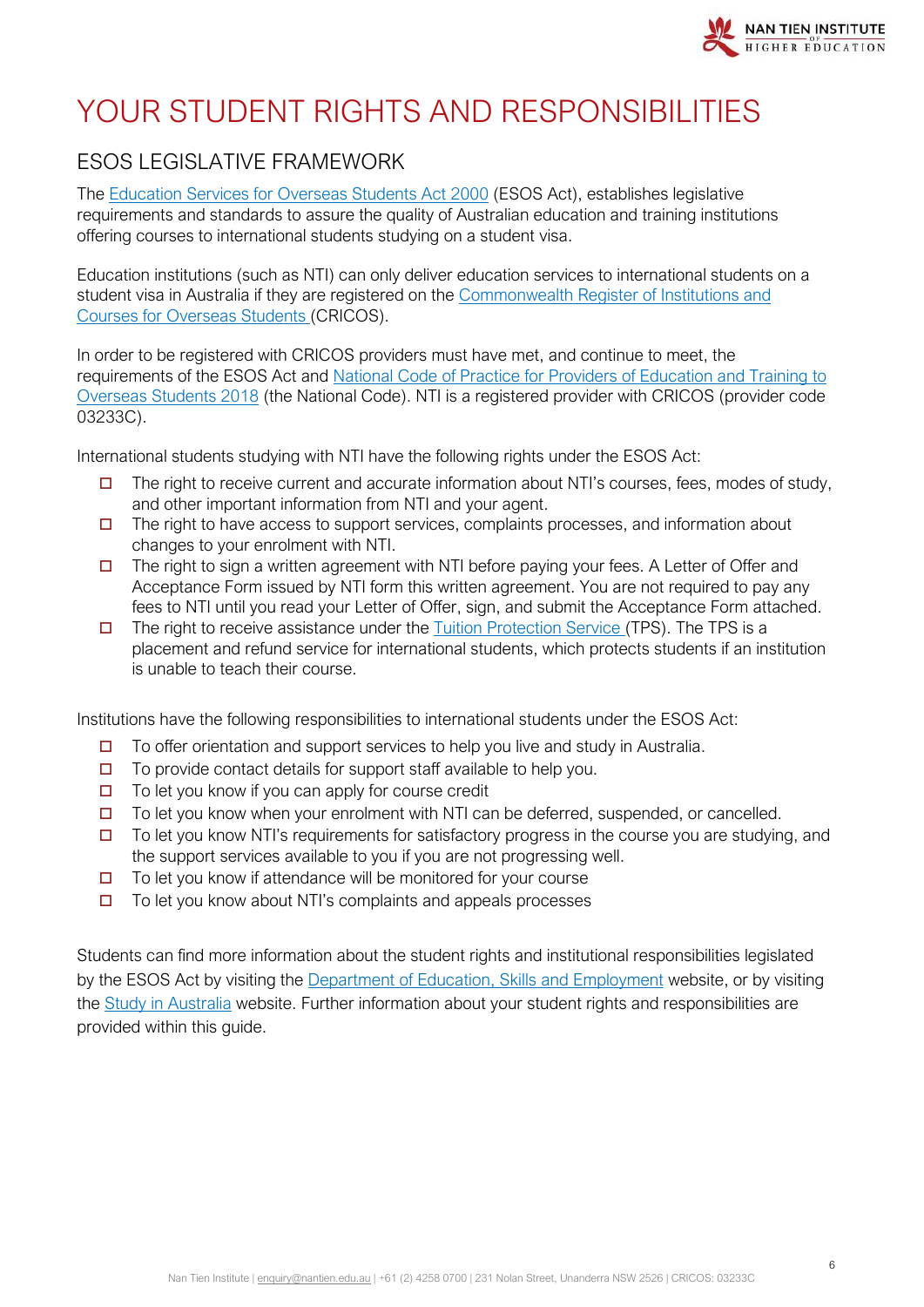

# <span id="page-6-0"></span>STUDENT VISA RESPONSIBILITIES

If you are studying with NTI on a student visa, you are responsible for complying with the conditions of your visa. The details and conditions of your student visa are stated in the visa grant letter issued by the [Department of Home Affairs](https://www.homeaffairs.gov.au/) (DHA). You can also check your visa status and conditions through [VEVO](https://immi.homeaffairs.gov.au/visas/already-have-a-visa/check-visa-details-and-conditions/check-conditions-online) (Visa Entitlement Verification Online). Some of your student responsibilities include:

#### Reporting Your Residential Address and Change of Details

As per the ESOS Act, international students must update NTI of their Australian residential address within seven (7) days of arriving in Australia. To inform NTI, you must email the Student Services Office [\(enquiry@nantien.edu.au\)](mailto:enquiry@nantien.edu.au) to confirm your Australian residential address in writing.

You must inform the Student Services Office of any further changes to your Australian residential address (for example, if you move to a new house or apartment) within seven (7) days of the changes. You are also required to notify the Student Services Office if your other contact details change, such as your overseas address, phone/mobile number, personal email address, or emergency contact person. You must inform Student Services of any changes to these contact details via email, within seven (7) days of any changes.

#### Maintaining Overseas Student Health Cover

Overseas Student Health Cover (OSHC) is designed to cover the cost of basic medical and hospital care for international students while they study in Australia. OSHC is compulsory for your, your spouse/partner, and any dependants included on your student visa application. You must maintain OSHC for the entire duration of your studies with NTI. [DHA](https://immi.homeaffairs.gov.au/visas/getting-a-visa/visa-listing/student-500#HowTo) advises that failure to provide proof of OSHC will result in your visa application being refused.

OSHC is provided by a number of different Australian health insurers. Please visit the [Private](https://www.privatehealth.gov.au/) Health website for more information on health insurers who offer OSHC. You can also find out more information on OSHC on the [Study in Australia](https://www.studyinaustralia.gov.au/) website.

#### Maintaining Enrolment and Full-Time Study Load

International students studying on a student visa must maintain their enrolment in a registered course. If a student's enrolment is deferred, suspended, or cancelled, the ESOS Act requires NTI to report this change in enrolment status to DHA (please see the Enrolment Suspension and Cancellation section below for more information).

You must complete your studies within the standard full-time duration of your course (as is registered with CRICOS). This means that you must maintain a full-time study load throughout your studies with NTI. The standard full-time study load is eight (8) subjects per year and four (4) subjects per semester. It is your responsibility to ensure that you maintain a full-time study load.

There are specific circumstances in which a you may exceed the standard full-time duration of your course (such as an approved leave of absence). Further details about these circumstances are explained in the [Student Enrolment Policy](https://policy.nantien.edu.au/student-services/student-enrolment-policy).

The duration of your course may be shortened if you receive recognition of prior learning (RPL). Further information about RPL is detailed below, and in the [Recognition of Prior Learning Policy.](https://policy.nantien.edu.au/student-services/recognition-prior-learning-rpl-policy) If an approved RPL request results in reduced course duration, you will be informed in writing of this decision and the consequent shortening of your Confirmation of Enrolment (CoE).

International students can contact the Student Services Office with any questions they have regarding subject enrolment, subject withdrawal, reduction in study load, or applying for RPL.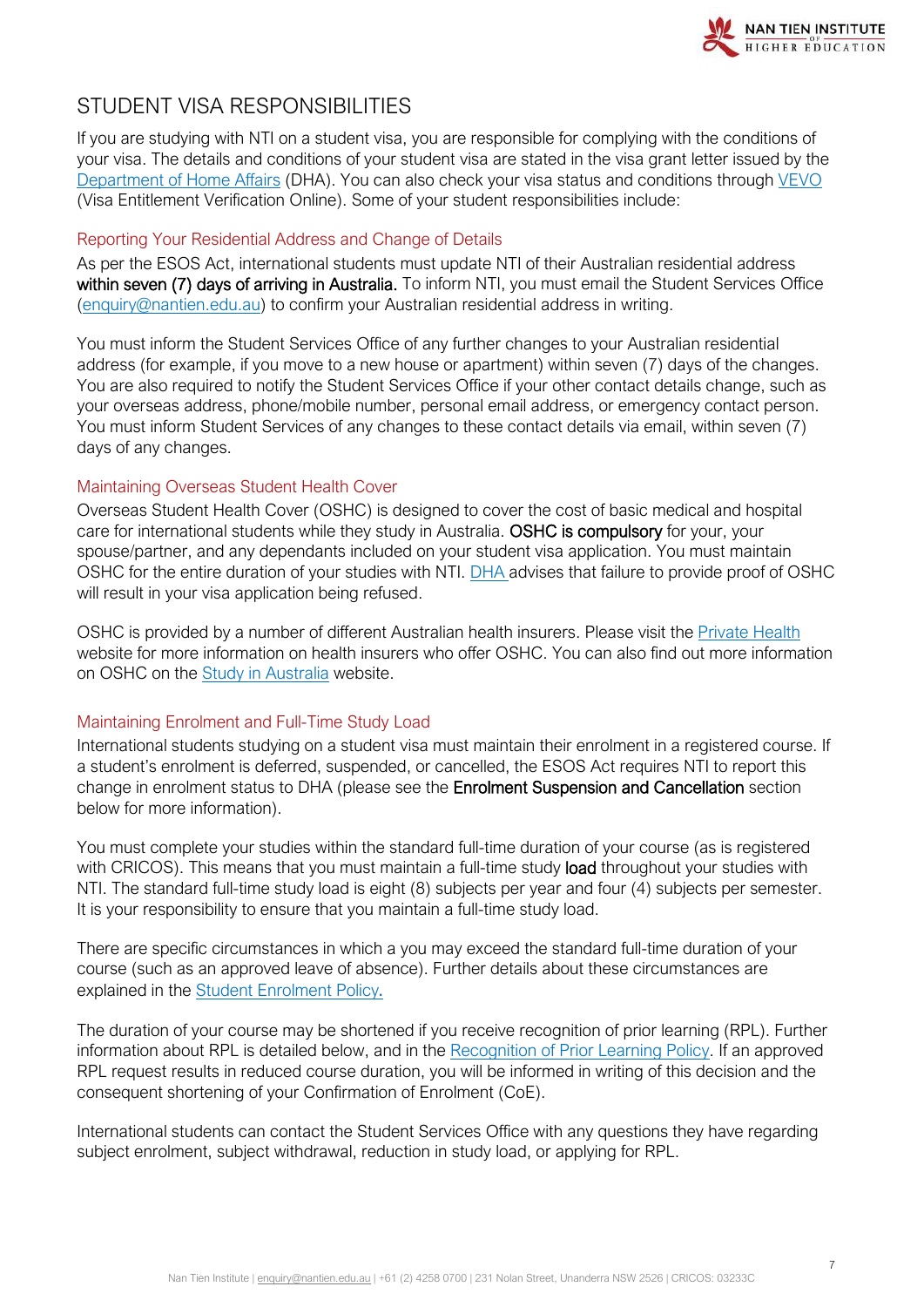

#### Maintaining Satisfactory Course Progress

International students studying on a student visa must meet their course progress requirements. NTI's [Student Enrolment Policy](https://policy.nantien.edu.au/student-services/student-enrolment-policy) provides detailed information about the course progress requirements for international students.

A student who passes more than fifty per cent (50%) of the credit points they attempt in a semester will meet their course progress requirements.

For example: *A student who is enrolled in four subjects (6 credit points each) in Semester 1, passes three subjects (18 credit points). As they have achieved 18 of their 24 credit points, they have met their course progress requirements.*

A student who fails more than fifty per cent (50%) of the credit points they attempt in a semester will fail to meet their course progress requirements.

For example: *A student who is enrolled in four subjects (6 credit points each) in Semester 2, fails three subjects (18 credit points). As they failed more than half of their total 24 credit points, they do not meet their course progress requirements.*

If you do not meet your course progress requirements, you will be reported to your Head of Program and the Academic Dean. An intervention strategy will be put in place to help you achieve satisfactory course progress going forward. Further information about informal and formal intervention strategies is detailed in the [Student Enrolment Policy.](https://policy.nantien.edu.au/student-services/student-enrolment-policy)

If you do not comply with an intervention strategy, or fail to achieve satisfactory course progress going forward, you may have your enrolment suspended or cancelled and will be reported to the DHA. Further information about suspension and cancellation of enrolment may be found below, or within the [Student](https://policy.nantien.edu.au/student-services/student-enrolment-policy)  [Enrolment Policy.](https://policy.nantien.edu.au/student-services/student-enrolment-policy)

Any student with concerns about their course progress should contact their Head of Program [\(Faculty](http://demo.nti.edu.au/about-us/faculty-and-staff/)  [and Staff\)](http://demo.nti.edu.au/about-us/faculty-and-staff/) or the Student Services Office as soon as possible.

#### Maintaining Education Arrangements for School-Age Dependants

International students travelling to Australia with school-age dependents (children aged between 5 and 18 years) may be required to arrange schooling/education for their dependents. You should refer to the [DHA website,](https://immi.homeaffairs.gov.au/visas/getting-a-visa/visa-listing/student-500#When) and the conditions listed on your visa grant letter for further information.

School fees in Australia vary depending on the age of a child, whether a school is public or private, and which state or territory the school is located in. Please refer to the [Study in Australia website](https://www.studyinaustralia.gov.au/english/australian-education/bringing-your-children) for further information.

#### Not Exceeding the Restricted Work Hours

International students can work a maximum of forty (40) hours every two weeks (also known as a fortnight) during the semester, and unlimited hours during semester breaks. International students (and any family members accompanying them to Australia) must not start working in Australia until the student's course officially starts (for example, when the student's first semester begins).

You can contact the Student Services Office to request a Holiday Letter which confirms your enrolment with NTI, and also confirms NTI's semester dates (including breaks).

Students working in Australia should refer to the DHA [website](https://immi.homeaffairs.gov.au/visas/already-have-a-visa/check-visa-details-and-conditions/see-your-visa-conditions?product=500) and the [Study in Australia website](https://www.studyinaustralia.gov.au/English/Live-in-Australia/Work/your-work-rights-explained) for further information about work restrictions associated with a student visa. Further information about the rights and conditions for international students working in Australia can be found in the Student Safety and Wellbeing section of this quide.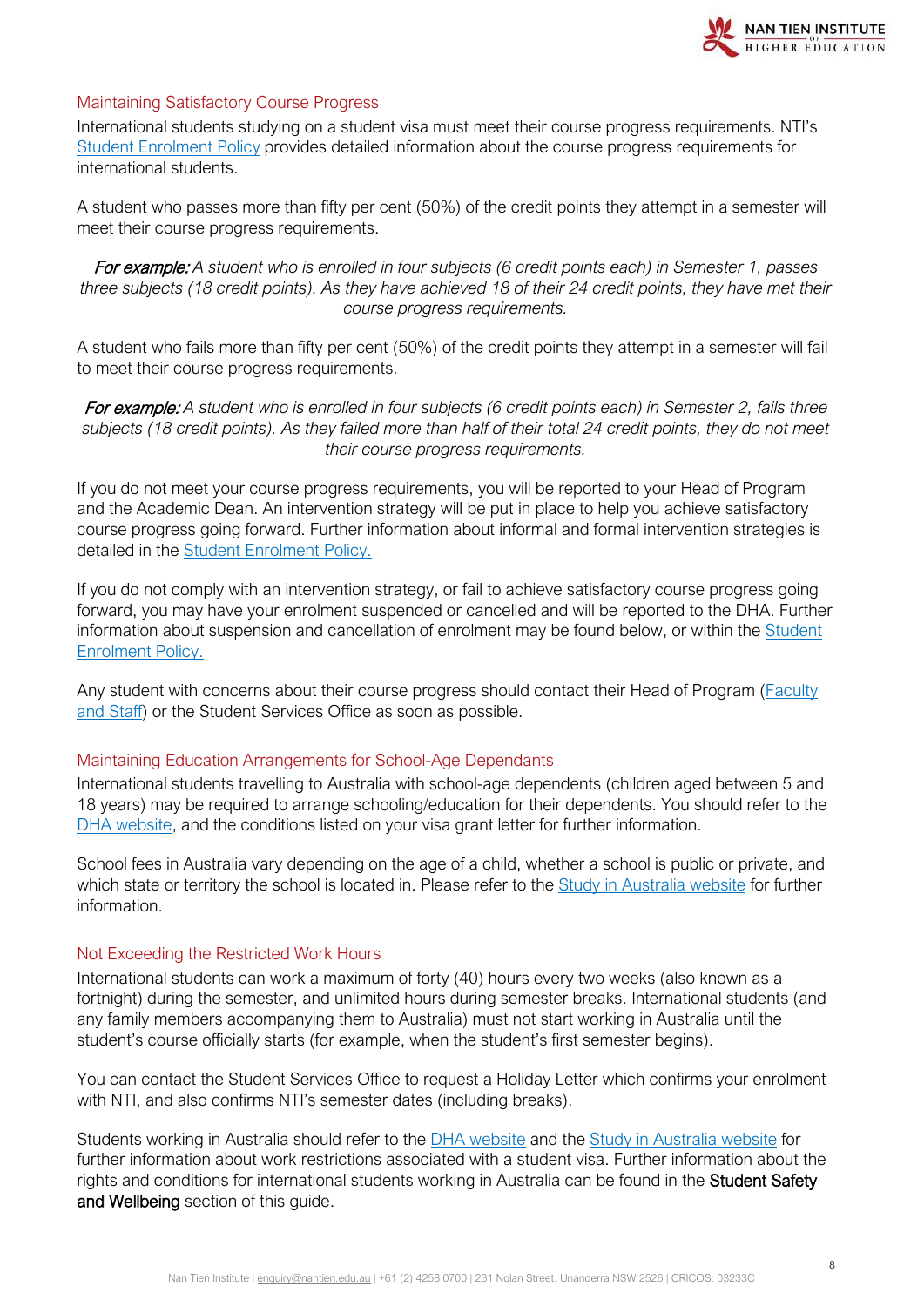

# <span id="page-8-0"></span>RECOGNISED PRIOR LEARNING

International students may apply to receive recognition of prior learning (RPL) to receive credit for previous formal or informal learning. The RPL process involves the assessment of relevant prior learning to determine the outcome of a student's application for credit (as outlined in the [Recognition of Prior](https://policy.nantien.edu.au/student-services/recognition-prior-learning-rpl-policy)  [Learning Policy\)](https://policy.nantien.edu.au/student-services/recognition-prior-learning-rpl-policy).

To apply for RPL, you must submit an Application for Recognition of Prior Learning Form and all necessary supporting documentation to the Student Services Office at the time of your application to NTI. RPL applications are assessed by the relevant Head of Program. You will receive written notification from the Student Services Office regarding the outcome of your RPL application.

The duration of your course may be shortened if you receive recognition of prior learning. If your RPL request is approved after your student visa has been granted, NTI is required to report this change in course duration to DHA. Further information about RPL is detailed in the [Recognition of Prior Learning](https://policy.nantien.edu.au/student-services/recognition-prior-learning-rpl-policy)  [Policy.](https://policy.nantien.edu.au/student-services/recognition-prior-learning-rpl-policy)

# <span id="page-8-1"></span>**DEFFRRAL**

International students who receive a Letter of Offer to study with NTI, but who wish to postpone (delay) starting their studies with NTI, can apply to defer their course. Students can defer the start of their course for a period of up to twelve (12) months.

To defer the start of your course, you can complete a Deferment Application Form and submit this to the Student Services Office. You can only request to defer your course once you have received a Letter of Offer for the course.

Once a deferral request has been reviewed and processed, you will be issued with a new Letter of Offer. Under the ESOS Act, NTI is required to report your course deferral to DHA within thirty-one (31) days. Further information about course deferral can be found in the [Selection and Admissions Policy.](https://policy.nantien.edu.au/student-services/selection-and-admission-policy) Students with any questions about deferring their studies with NTI can contact the Student Services Office for assistance.

# <span id="page-8-2"></span>LEAVE OF ABSENCE

As outlined in the [Student Enrolment Policy,](https://policy.nantien.edu.au/student-services/student-enrolment-policy) students enrolled in a course may apply to take a leave of absence from their studies. Leave of absence allows a student to take a break from their studies for a period of up to twelve (12) months, while maintaining their enrolment in their course.

Students should contact Student Services or their Head of Program to seek academic advice before applying to take a leave of absence. Students should also be aware that a period of absence may impact their ability to complete their course.

To apply for a leave of absence, you must complete a Leave of Absence Form and submit the completed form (and any relevant supporting documentation) to the Student Services Office for processing.

International students will only be granted a leave of absence if they demonstrate one or more of the following circumstances:

- $\Box$  compassionate or compelling grounds as evidenced by the student and approved by the Head of Program, OR
- $\Box$  administrative grounds, for example where NTI is unable to offer a required subject, OR
- $\Box$  where a student is participating in an approved intervention strategy.

International students studying on a student visa must remain enrolled and attend all classes until they receive written notification from Student Services on the outcome of their leave of absence application.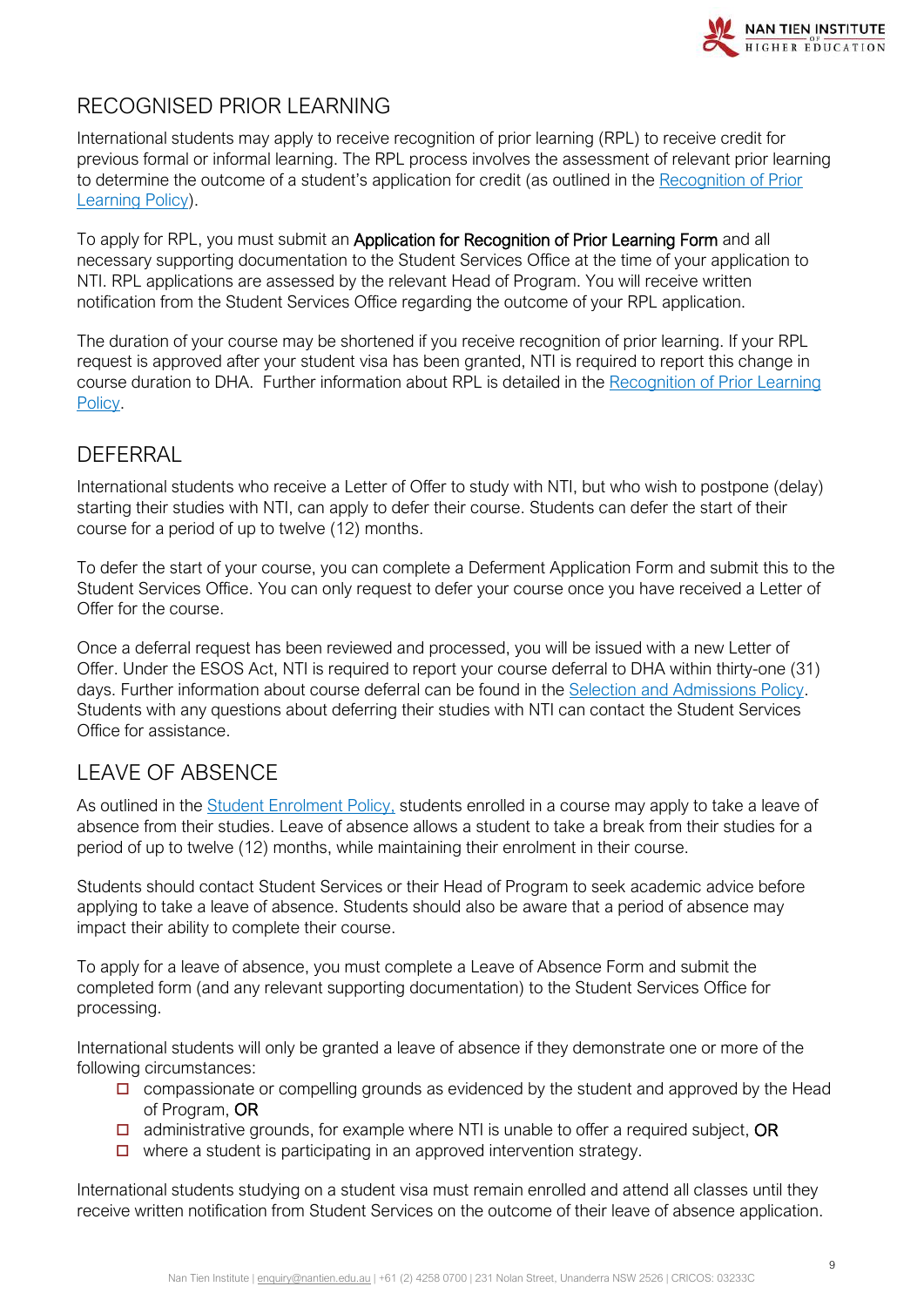

# <span id="page-9-0"></span>ENROLMENT SUSPENSION OR CANCELLATION

A student's enrolment in a NTI course may be suspended or cancelled for reasons including, but not limited to:

- $\Box$  failing to comply with NTI policies
- $\Box$  gaining admission to an NTI course by submitting incomplete, inaccurate, fraudulent, or misleading documentation (as per the [Selection and Admissions Policy\)](https://policy.nantien.edu.au/student-services/selection-and-admission-policy)
- $\Box$  failing to meet course progress requirements (as per the [Student Enrolment Policy\)](https://policy.nantien.edu.au/student-services/student-enrolment-policy)
- $\Box$  committing academic or non-academic misconduct (as explained in the Academic Integrity [Policy](https://policy.nantien.edu.au/student-services/academic-integrity-policy) and [Student Misconduct Policy\)](https://policy.nantien.edu.au/student-services/student-misconduct-policy)
- $\Box$  failing to pay part or all of tuition fees by the due date [\(Fees, Charges and Refunds Policy\)](https://policy.nantien.edu.au/student-services/fees-charges-and-refunds-policy)

Suspension is temporary cancellation of a student's enrolment at NTI (for a period of no more than 12 months). Following the period of suspension, a student has the automatic right to resume their studies in their course (or equivalent course) with NTI. International students returning from a period of suspension must contact Student Services to obtain a new Confirmation of Enrolment.

Exclusion is the cancellation of a student's enrolment (for a period of no more than 24 months). Unlike a suspension, a student does not have the automatic right of re-admission to their course following their exclusion from NTI. If a student wishes to resume their studies after a period of exclusion, they must reapply for admission to NTI following the procedures outlined in the [Selection and Admissions Policy.](https://policy.nantien.edu.au/student-services/selection-and-admission-policy) A student's previous enrolment with NTI will not guarantee their re-admission to NTI.

Under the ESOS Act, if a student's course enrolment is suspended or cancelled, NTI must report this change in enrolment status to DHA within thirty-one (31 days) [\(Student Enrolment Policy\)](https://policy.nantien.edu.au/student-services/student-enrolment-policy). Before reporting a student, NTI is obligated to inform the student that their change in enrolment status is being reported to DHA. NTI will also inform the student that they have the right to appeal this decision within twenty (20) working days of being notified.

Further information about enrolment suspension and cancellation can be found in the Student [Enrolment Policy.](https://policy.nantien.edu.au/student-services/student-enrolment-policy)

# <span id="page-9-1"></span>COMPLAINTS AND GRIEVANCES

NTI is committed to providing a safe, harmonious, supportive, and productive environment for all its students. NTI's student policies outline the complaint and appeal procedures related to various specific aspects of the student life cycle.

All students have the right to lodge a complaint or grievance with NTI if they have a concern or complaint about unfair treatment, discrimination, harassment, vilification and/or bullying. If a student has a concern or complaint that is not addressed within a specific NTI policy, they can report their grievance as per the process outlined in the [Student Grievance Policy.](https://policy.nantien.edu.au/student-services)

There are three (3) stages to addressing a student grievance:

- $\Box$  an informal discussion: where a student will try to address the concern or complaint with the person responsible for the decision, action or behaviour that has caused the grievance.
- $\Box$  a formal review: where a student has attempted and informal discussion, but the grievance is not resolved, the student can lodge a formal written complaint with the President of NTI.
- $\Box$  an external review: where a student is unsatisfied with the formal review, they can refer the grievance to an external body for review.

For further information about complaints and grievances, students can read the [Student Grievance](https://policy.nantien.edu.au/student-services/student-grievance-policy)  [Policy.](https://policy.nantien.edu.au/student-services/student-grievance-policy)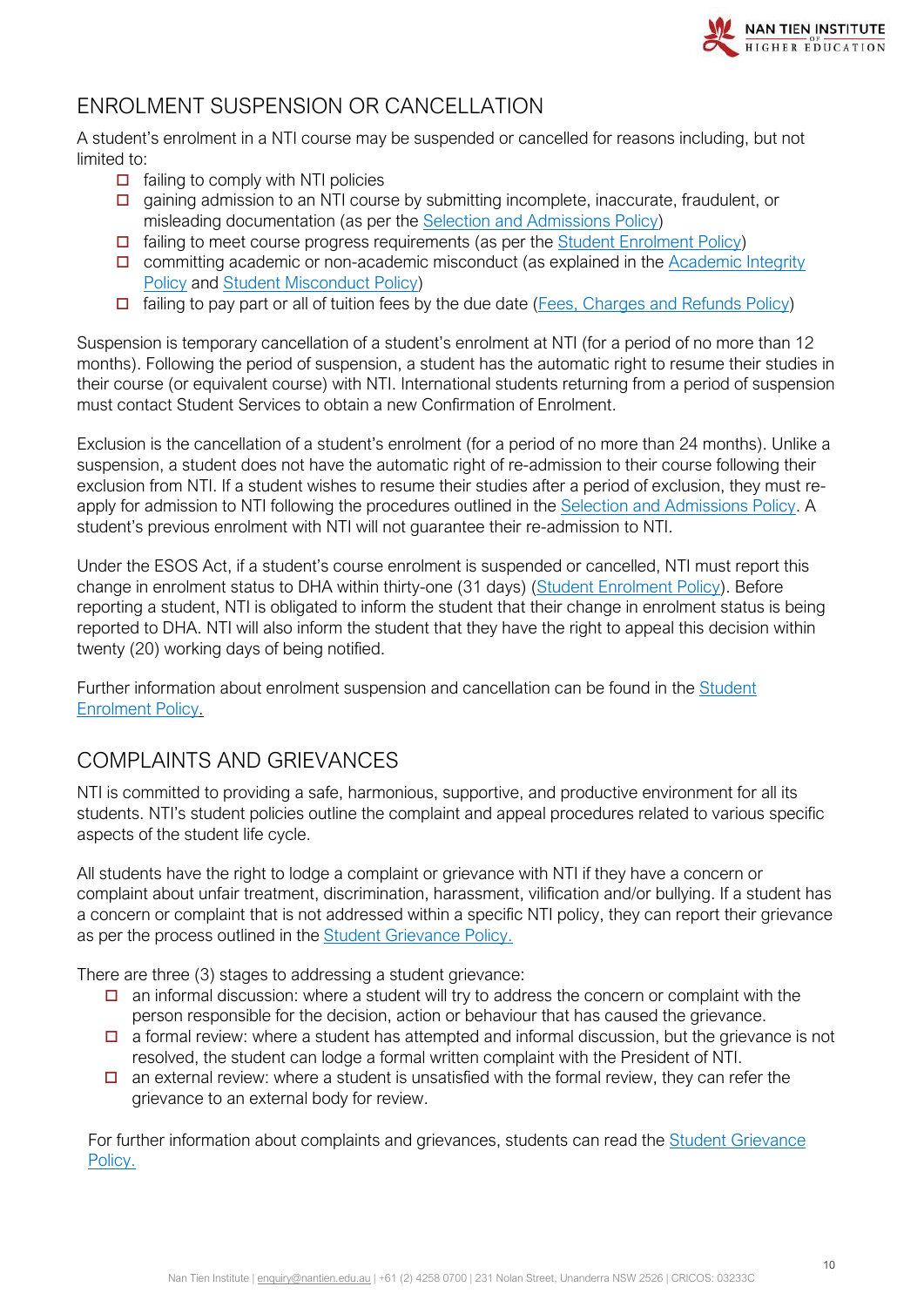

# <span id="page-10-0"></span>ACADEMIC INTEGRITY

All students should familiarise themselves with Nan Tien Institute's [Academic Integrity Policy.](https://policy.nantien.edu.au/student-services/academic-integrity-policy) This policy outlines NTI's commitment to academic integrity, the roles and responsibilities of students and staff in promoting academic integrity, and NTI's response to academic misconduct.

Academic integrity involves upholding ethical standards in all aspects of academic work, including learning, teaching, and research. It involves acting with the principles of honesty, fairness, trust, and responsibility, and requires respect for knowledge and its development.

Academic misconduct means any action or attempted action that may result in an unfair academic advantage to one or more students. Academic misconduct covers a wide range of behaviour and activities, including:

- **D** Plagiarism
- □ Self-Plagiarism
- **D** Collusion
- $\Box$  Cheating
- $\Box$  Any act or omission that can be regarded as academically dishonest

NTI has systems and processes in place to detect academic misconduct. If academic misconduct is detected, the matter will be investigated, and a student may be penalised depending on the severity of the academic misconduct. A student may appeal the outcome of an academic misconduct investigation.

Further details about behaviours and activities considered academic misconduct, the detection of academic misconduct, investigation and outcomes of academic misconduct reviews, and the appeals process are provided in the **Academic Integrity Policy**.

# <span id="page-10-1"></span>NAN TIEN INSTITUTE'S VALUES

NTI's values, which we seek to nurture in our students, and express in both our academic life and the administration of NTI, are:

#### **Compassion**

Openness to and awareness of our interdependence with others; being present to others; empathy with and kindness to others, especially those who are suffering.

#### Wisdom

Inquiry, understanding and appreciation of the history and insights of traditions and disciplines of knowledge, not least Buddhism, and the social and health sciences; contemplation and deep reflection; the prudent application of what we learn.

#### Committed Service

A sense of vocation in the service of all living beings, and an ordering of our priorities and energy towards the needs of and opportunities for our community, our country, and our world

#### **Practice**

Time for reflection and development of ourselves; mindfulness and concentration, moment to moment, day to day, to bring compassion and wisdom to each interaction with others; communicating truthfully, working harmoniously, doing no harm, and acting ethically in our professional roles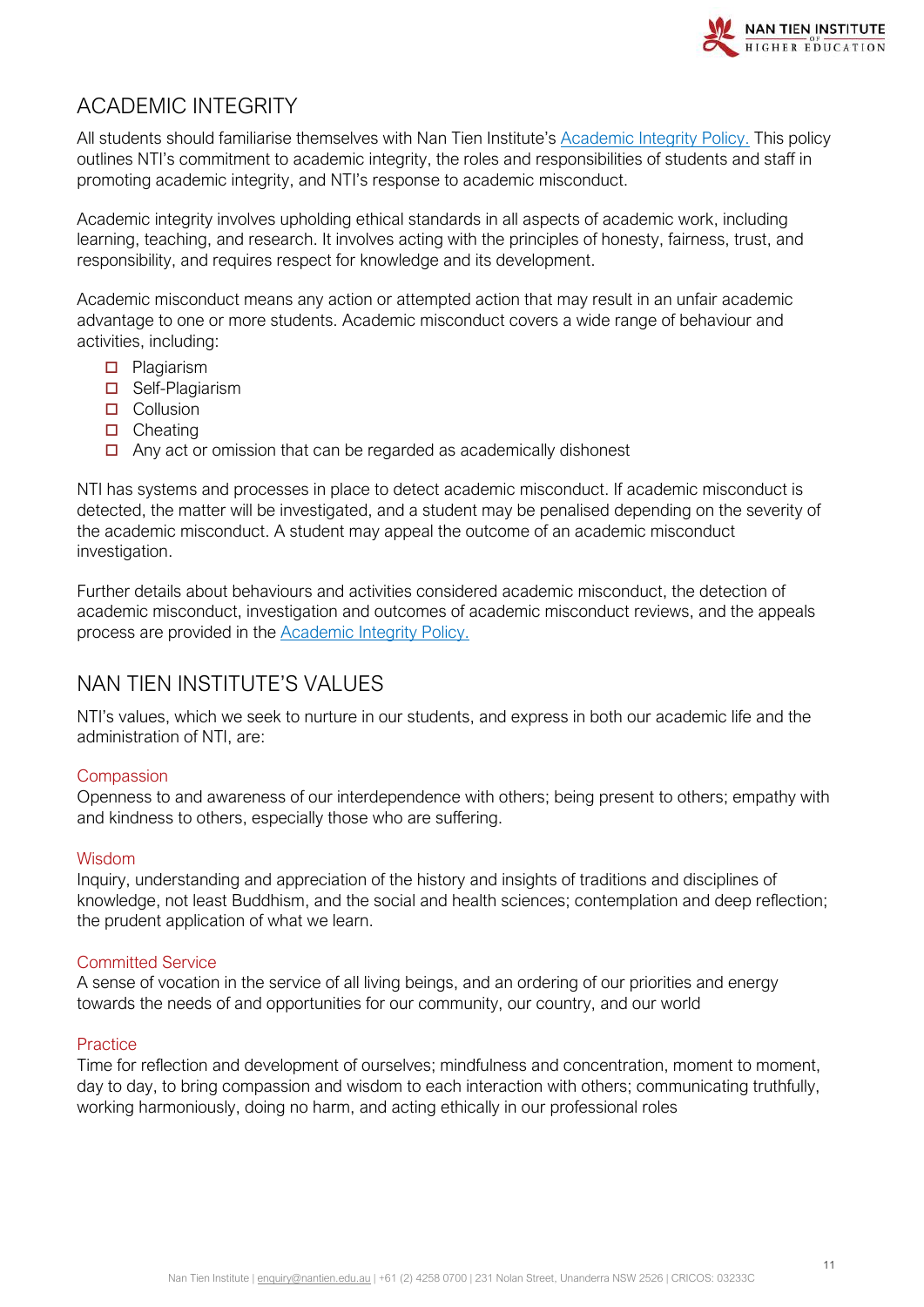

# <span id="page-11-0"></span>TRANSFER TO ANOTHER HIGHER EDUCATION PROVIDER

If an international student wishes to transfer from one education provider to another, they may require a release from their home institute before they can transfer. This requirement is governed by the National Code, under the ESOS Act.

NTI's [International Student Release Policy](https://policy.nantien.edu.au/student-services/international-student-release) outlines the circumstances in which NTI will and will not grant permission for international students to transfer to another education provider and the circumstances in which NTI will accept an international student transferring from another provider.

International students who wish to transfer to another education provider will need to apply for a release from NTI if they have not completed at least of six (6) months of study in their principal course with NTI. The principal course is considered the main course of study that a student is enrolled in (for example, in a packaged offer to study a Graduate Certificate and a Master of Arts, the principal course is the Master of Arts).

International students who have not completed six months of their principal course with NTI may apply for release by:

- □ submitting a completed Release Request Form, AND
- $\Box$  providing a letter describing compassionate or compelling circumstances which have impacted them, AND
- $\square$  submitting supporting documentation for their claim, AND
- $\square$  providing an unconditional Letter of Offer from another registered provider.

The [International Student Release Policy](https://policy.nantien.edu.au/student-services/international-student-release) outlines further information about the reasons NTI will grant a release and the type of supporting documentation required to demonstrate compassionate or compelling circumstances. While students wait for official notification of the outcome of their release request, they must maintain their enrolment in their course with NTI.

International students studying with another education provider, but who wish to transfer to NTI will be required to be released by their education provider. A student who has not been released by their provider will not be admitted to NTI.

NTI may issue a Letter of Offer to a student, however, a Confirmation of Enrolment (CoE) will not be issued until a release is recorded in PRISMS (the Provider Registration and International Student Management System) by the student's previous education provider.

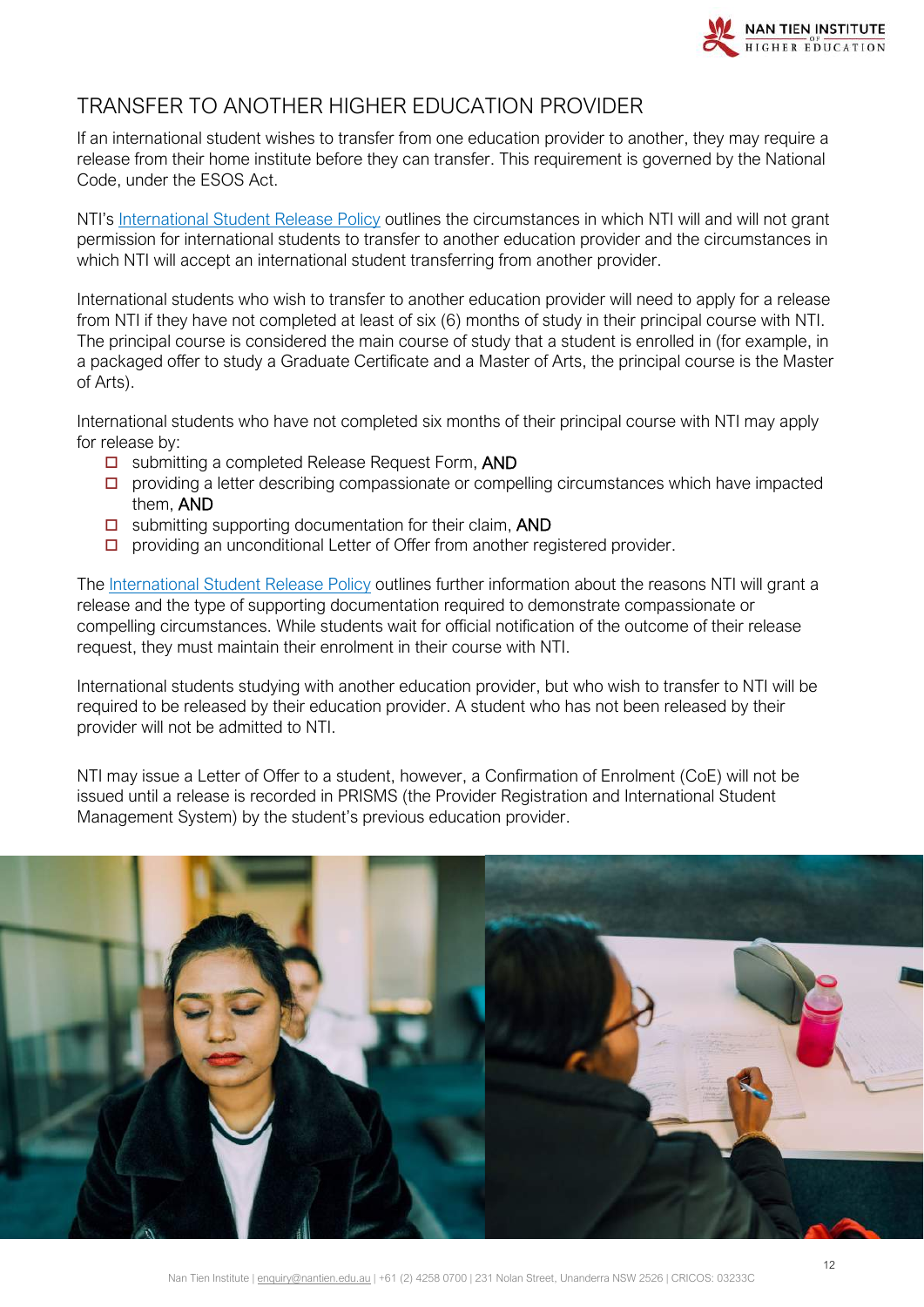# <span id="page-12-0"></span>COURSE ADMISSION REQUIREMENTS

# <span id="page-12-1"></span>ACADEMIC REQUIREMENTS

The [Selection and Admissions Policy](https://policy.nantien.edu.au/student-services/selection-and-admission-policy) outlines NTI's academic requirements:

| APPLIED BUDDHIST STUDIES ACADEMIC REQUIREMENTS                                                  |                                                                                                                                                                                                                                                                                                   |  |  |
|-------------------------------------------------------------------------------------------------|---------------------------------------------------------------------------------------------------------------------------------------------------------------------------------------------------------------------------------------------------------------------------------------------------|--|--|
| Graduate Certificate in Applied<br><b>Buddhist Studies</b><br>Six (6) months full-time study    | Bachelor degree with a major in humanities or social sciences, OR<br>relevant work experience and professional training of at least three<br>(3) years (for example, in Buddhist ministry or counselling)                                                                                         |  |  |
| Graduate Diploma in Applied<br><b>Buddhist Studies</b><br>Twelve (12) months full-time<br>study | Bachelor degree with a major in humanities or social sciences, OR<br>a Graduate Certificate with a focus on Buddhist Studies.                                                                                                                                                                     |  |  |
| Master of Arts (Applied<br><b>Buddhist Studies)</b>                                             | Bachelor degree with a major in humanities or social sciences, OR<br>a Graduate Diploma with a focus on Buddhist Studies, OR<br>a Graduate Certificate with a focus on Buddhist Studies and three (3)<br>years of relevant work experience (for example, in Buddhist ministry<br>or counselling). |  |  |
| Eighteen (18) months full-time<br>study                                                         | Note: Applicants who are not eligible for direct entry to this course,<br>but are eligible for entry to the Graduate Certificate, or Graduate<br>Diploma can transition to the Master degree, upon successful<br>completion of the Graduate Certificate and Graduate Diploma<br>requirements.     |  |  |

| HEALTH AND SOCIAL WELLBEING ACADEMIC REQUIREMENTS |  |  |
|---------------------------------------------------|--|--|
|                                                   |  |  |

| Graduate Certificate in Health<br>and Social Wellbeing<br>Six (6) months full-time study    | Bachelor degree with a major in a relevant field, such as health<br>sciences, social sciences, liberal arts, or education, OR<br>relevant working experience and professional training over at least<br>three (3) years (for example, in the health sector or social services or<br>education).                                                     |
|---------------------------------------------------------------------------------------------|-----------------------------------------------------------------------------------------------------------------------------------------------------------------------------------------------------------------------------------------------------------------------------------------------------------------------------------------------------|
| Graduate Diploma in Health and<br>Social Wellbeing<br>Twelve (12) months full-time<br>study | Bachelor degree with a major in a relevant field, such as health<br>sciences, social sciences, liberal arts, or education, OR<br>relevant working experience and professional training over at least<br>three (3) years (for example, in the health sector or social services or<br>education) OR<br>a Graduate Certificate with a focus on health. |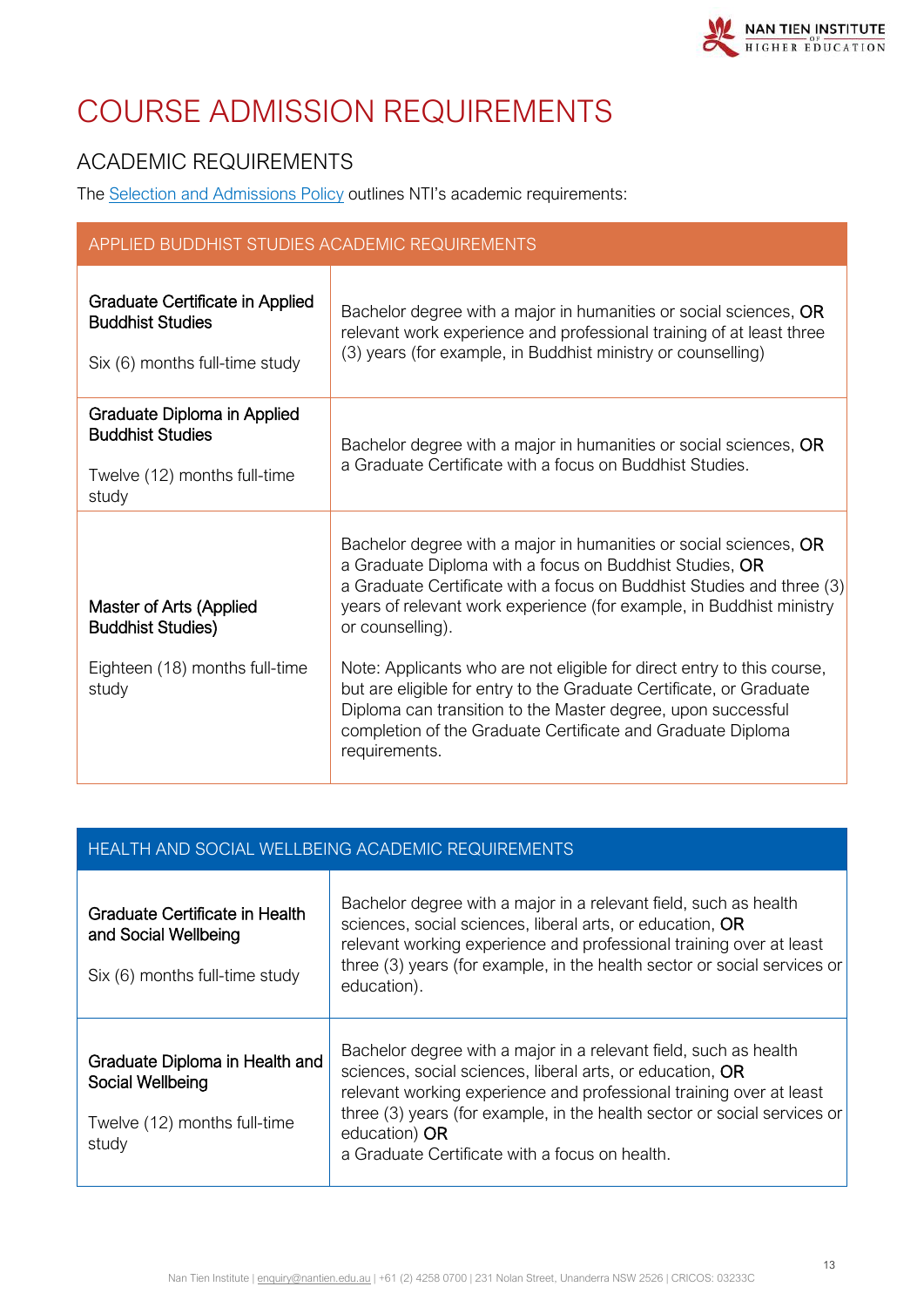

| Master of Arts (Health and<br>Social Wellbeing)<br>Eighteen (18) months full-time<br>study | Bachelor degree with a major in a relevant field, such as health<br>sciences, social sciences, liberal arts, or education, OR<br>an appropriate combination of a Bachelor degree in<br>education, health sciences, liberal arts, social work, social services,<br>community welfare, counselling or psychology and relevant work<br>experience and professional training in an area related to the<br>proposed degree, OR<br>a Graduate Certificate with a focus on health and with credit average<br>performance, OR<br>a Graduate Diploma with a focus on health. |
|--------------------------------------------------------------------------------------------|---------------------------------------------------------------------------------------------------------------------------------------------------------------------------------------------------------------------------------------------------------------------------------------------------------------------------------------------------------------------------------------------------------------------------------------------------------------------------------------------------------------------------------------------------------------------|
|                                                                                            | Note: Applicants who are not eligible for direct entry to this course<br>but are eligible for entry to the Graduate Certificate or Graduate<br>Diploma, can transition to the Master's degree, upon successful<br>completion of the Graduate Certificate and Graduate Diploma<br>requirements.                                                                                                                                                                                                                                                                      |

| <b>MENTAL HEALTH ACADEMIC REQUIREMENTS</b>                                    |                                                                                                                                                                                                                                                                                                                                                                                                                                                                                                                                                                      |  |  |
|-------------------------------------------------------------------------------|----------------------------------------------------------------------------------------------------------------------------------------------------------------------------------------------------------------------------------------------------------------------------------------------------------------------------------------------------------------------------------------------------------------------------------------------------------------------------------------------------------------------------------------------------------------------|--|--|
| Graduate Certificate in Mental<br>Health<br>Six (6) months full-time study    | Bachelor degree with a major in a relevant field, such as health<br>sciences, social sciences, liberal arts, or education, OR<br>relevant working experience and professional training over at least<br>three (3) years, for example, in the health sector or social services or<br>education.                                                                                                                                                                                                                                                                       |  |  |
| Graduate Diploma in Mental<br>Health<br>Twelve (12) months full-time<br>study | Bachelor degree with a major in a relevant field, such as health<br>sciences, social sciences, liberal arts, or education, OR<br>a Graduate Certificate with a focus on health.                                                                                                                                                                                                                                                                                                                                                                                      |  |  |
| <b>Master of Mental Health</b><br>Eighteen (18) months full-time<br>study     | Bachelor degree with a major in a relevant field, such as health<br>sciences, social sciences, liberal arts, or education, OR<br>a Graduate Diploma with a focus on health, OR<br>a Graduate Certificate with a focus on health and credit average<br>performance.<br>Note: Applicants who are not eligible for direct entry to this course<br>but are eligible for entry to the Graduate Certificate or Graduate<br>Diploma, can transition to the Master's degree, upon successful<br>completion of the Graduate Certificate and Graduate Diploma<br>requirements. |  |  |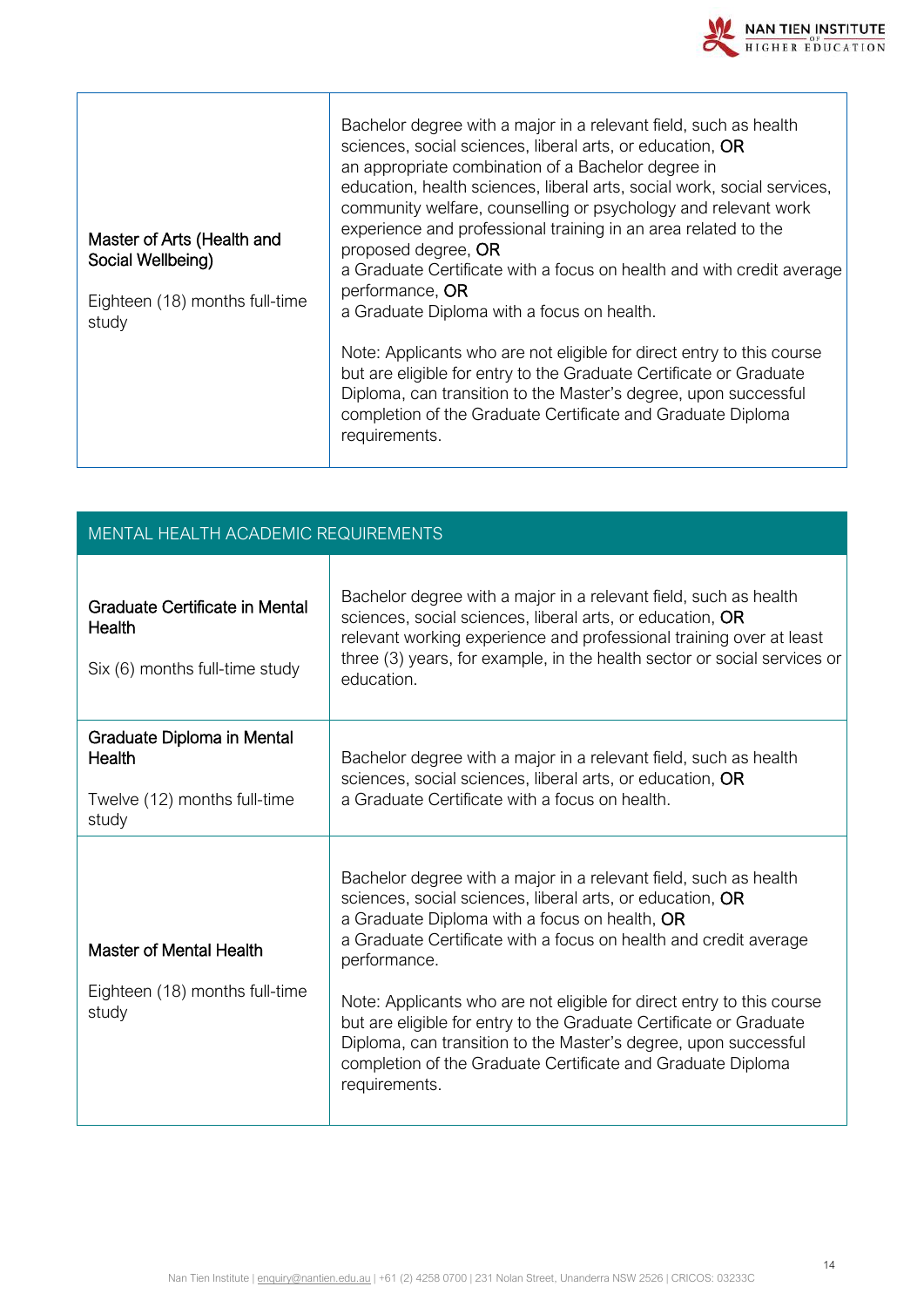

#### HUMANISTIC BUDDHISM ACADEMIC REQUIREMENTS

#### Graduate Certificate in Humanistic Buddhism

Bachelor degree, or equivalent qualification, OR relevant work experience in a Buddhist profession or workplace for at least three (3) years full-time or six (6) years part-time.

Six (6) months full-time study

# <span id="page-14-0"></span>ENGLISH LANGUAGE REQUIREMENTS

All NTI classes are taught in English. In addition to the academic requirements for course admission, all students are required to demonstrate a minimum level of English language proficiency, either through a recognised English language test, previous studies, or citizenship. The [Selection and Admissions Policy](https://policy.nantien.edu.au/student-services/selection-and-admission-policy) details NTI's English language requirements.

#### English language test

The minimum English language test scores required for direct entry are provided below. English language test results must be no more than two (2) years old at the time of application:

| <b>Recognised English Language Test</b>                                    | Minimum Scores Required for Direct Entry                                                                                     |
|----------------------------------------------------------------------------|------------------------------------------------------------------------------------------------------------------------------|
| International English Language Testing System<br>(IELTS) Academic Test     | Overall score from 6.5, with no sub-band score<br>less than $6.0$ .                                                          |
| C <sub>1</sub> Advanced<br>(formerly known as Cambridge English: Advanced) | Overall score from 176, with no score less than<br>169 in any paper.                                                         |
| Person Test of English (PTE) Academic                                      | Overall score from 62, with no band score less<br>than $54.$                                                                 |
| Test of English as a Foreign Language internet-<br>based test (TOEFL iBT)  | Overall score from 79, with no score lower than<br>13 for reading, 12 for listening, 18 for speaking,<br>and 21 for writing. |

Students who do not meet the English language requirements for direct entry (as outlined above), may be eligible to study with NTI after successfully completing a recognised English for Academic Purposes (EAP) course.

Students who achieve English language test scores equivalent to an overall IELTS score of 6.0, with no sub-band score less than 5.5, may be issued with a conditional offer to complete an EAP course prior to commencing their principle course with NTI.

NTI partners with [Canterbury Language Academy](http://canterburyla.com.au/) to provide students with EAP courses that will assist them in succeeding academically. Students can contact the Student Services Office for further information about EAP courses.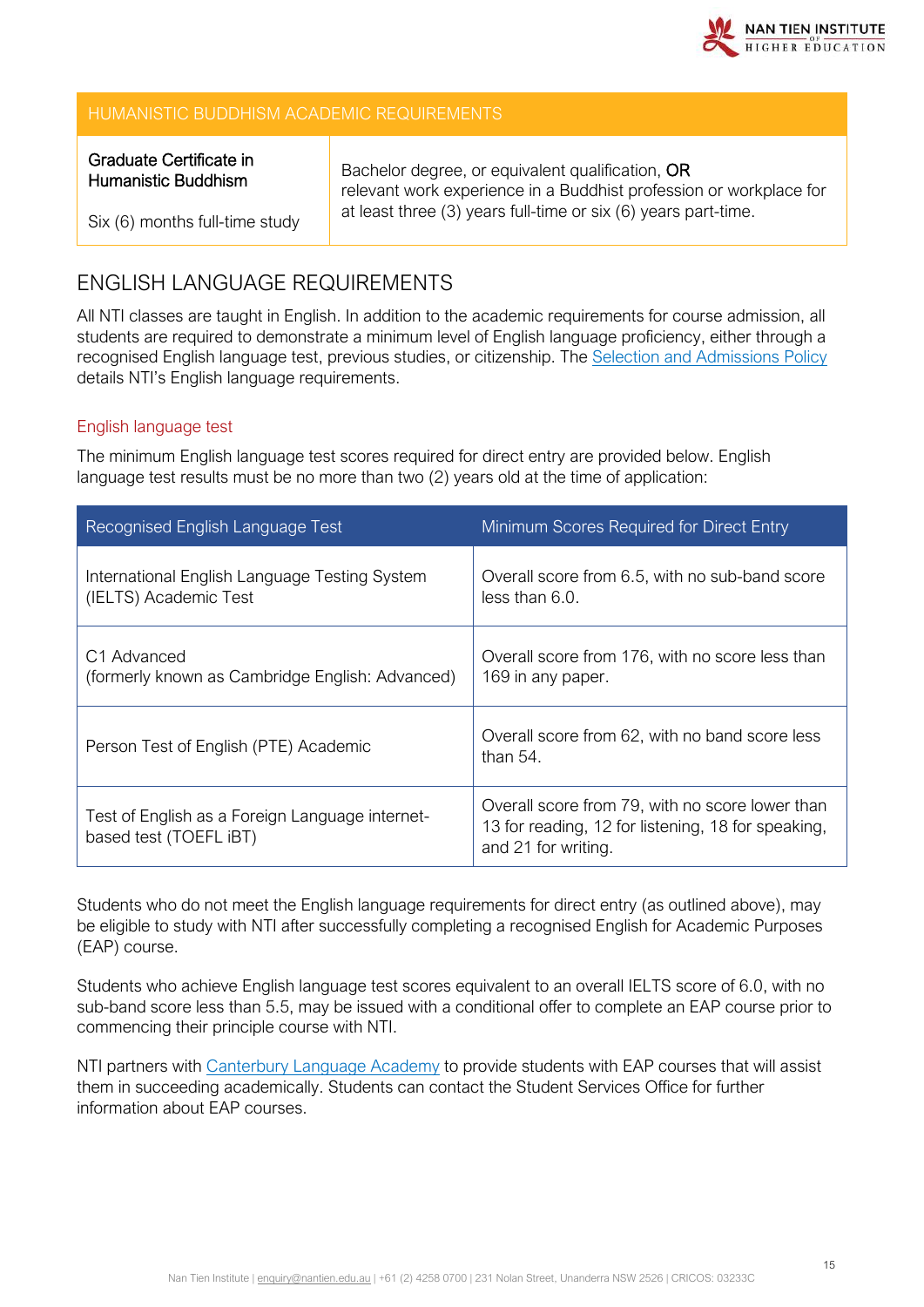

#### ALTERNATIVE ENGLISH LANGUAGE TESTS DURING COVID-19

Due to COVID-19, many English language testing centres around the world have temporarily closed to protect the health and safety of test-takers and staff.

Due to this, NTI is currently accepting results from the following alternative English language tests:

#### TOEFL iBT® Special Home Edition TOEFL ITP® Plus for China Solution

For direct entry to NTI, students require an overall score from 548, with no score lower than 47 for reading, 47 for listening, and 59 for structure and written expression.

Students who complete the TOEFL ITP Plus for China Solution test must send their test results to NTI via the Vericant School Portal. Students can contact Student Services with any questions about taking alternative English language tests during COVID-19.

#### Previous study in English

Students who can demonstrate that they have successfully completed a substantial component (at least one-year full-time study) of an Australia higher education degree (at [AQF Level 7](https://www.aqf.edu.au/aqf-levels) or higher), within the past two (2) years (and while studying on a student visa), may meet NTI's English language requirements. Students can demonstrate this by providing their academic transcripts from an accredited Australian higher education institution.

Students may also meet NTI's English language requirements if they have successfully completed two (2) years of higher education study with a recognised institution (within the last two years) where:

- $\Box$  the language of instruction was English, OR
- $\Box$  the institution is in a country where the official language is English

Exemptions based on a student's previous study in English are granted on a case-by-case basis. A student's previous study in English does not guarantee course admission.

#### **Citizenship**

Students who are a citizen of one (1) of the following countries may be exempt from providing evidence of English language proficiency:

- □ United Kingdom
- □ United States of America
- New Zealand
- □ Canada
- Republic of Ireland

Exemptions based on a student's citizenship are granted on a case-by-case basis. Citizenship does not guarantee course admission.

Students who have any questions about the English language requirements for studying with NTI can contact Student Services for further information.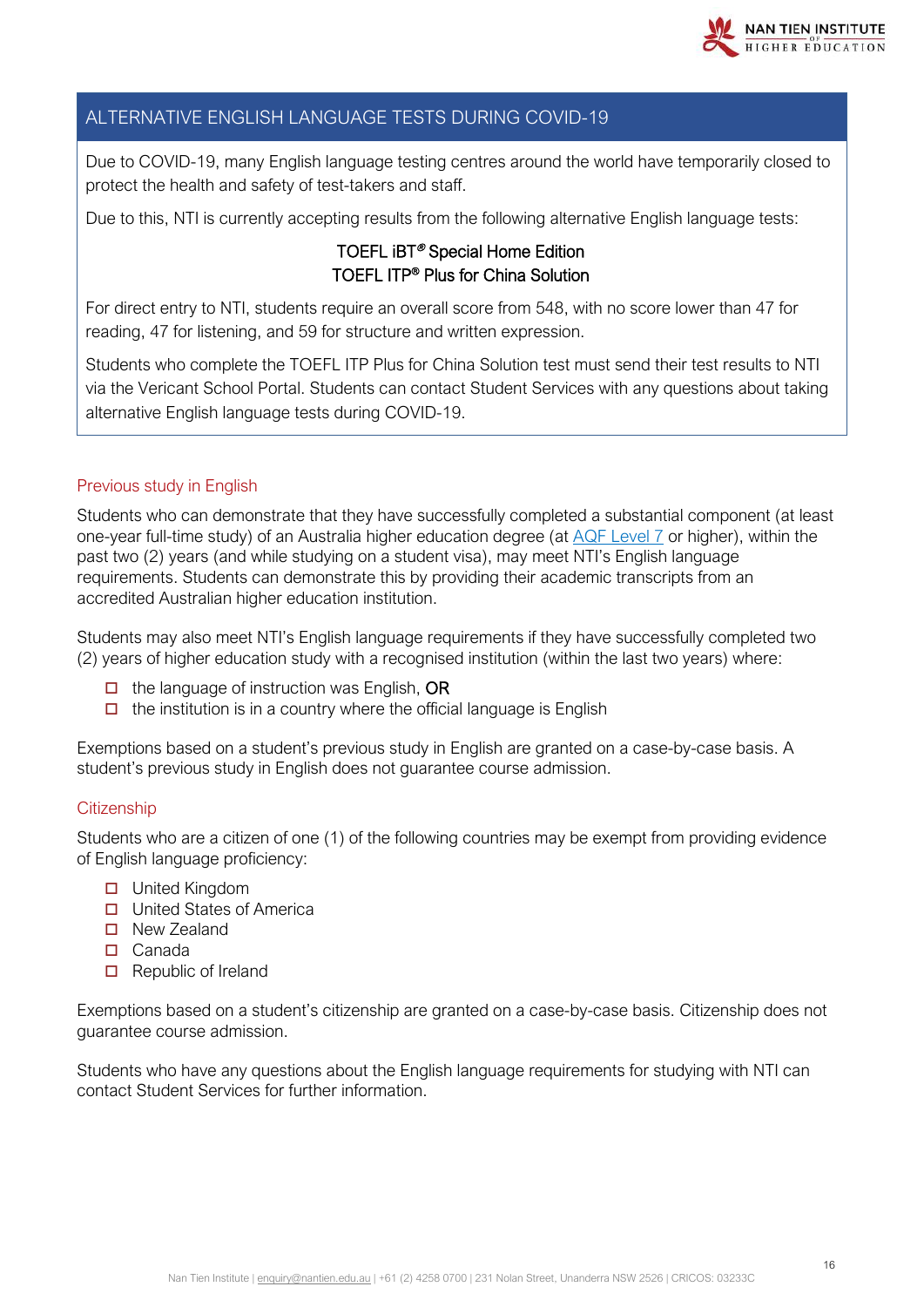

# <span id="page-16-0"></span>FEES, CHARGES AND REFUNDS

NTI's tuition fees, non-tuition fees, and refunds are governed by the [Fees, Charges and Refunds Policy.](https://policy.nantien.edu.au/student-services/fees-charges-and-refunds-policy) All fees referred to or quoted are in Australian dollars (AUD).

# <span id="page-16-1"></span>TUITION FEES 2022

Tuition fees for international students studying in 2022 are stated below. The tuition fees stated below are quoted for the 2022 academic year only. NTI's tuition fees are subject to increase annually.

The **subject cost** stated below is the standard cost of one six (6) credit point subject for each course.

The indicative total course tuition fee stated for each course is an estimate based on the standard course duration, standard course progression, and the current tuition fee. The indicative total course tuition fee may increase if a student is required to repeat a subject, if additional electives are taken, or if electives are selected outside of the award course.

International students who experience unexpected difficulty in paying their tuition fees by the due date may request to pay their fees by instalments. Students must contact the Student Services and Academic Support Manager to request to pay their fees by instalments.

Tuition fees do not include:

- $\Box$  Non-tuition fees (as indicated below).
- $\Box$  Cost of living in Australia (as indicated below).
- $\Box$  The cost of books, study materials, travel, library charges, field trips or other incidentals.
- Overseas Student Health Cover (OSHC).

| <b>COURSE</b>                                              | <b>SUBJECT COST</b> | <b>INDICATIVE TOTAL COURSE TUITION FEE</b> |
|------------------------------------------------------------|---------------------|--------------------------------------------|
| Master of Arts (Applied<br><b>Buddhist Studies)</b>        | \$2,400.00          | \$28,800.00                                |
| Graduate Diploma in Applied<br><b>Buddhist Studies</b>     | \$2,400.00          | \$19,200.00                                |
| Graduate Certificate in<br><b>Applied Buddhist Studies</b> | \$2,400.00          | \$9,600.00                                 |

| <b>COURSE</b>                                          | <b>SUBJECT COST</b> | <b>INDICATIVE TOTAL COURSE TUITION FEE</b> |
|--------------------------------------------------------|---------------------|--------------------------------------------|
| Master of Arts (Health and<br>Social Wellbeing         | \$2,700.00          | \$32,400.00                                |
| Graduate Diploma in Health<br>and Social Wellbeing     | \$2,700.00          | \$21,600.00                                |
| Graduate Certificate in Health<br>and Social Wellbeing | \$2,700.00          | \$10,800.00                                |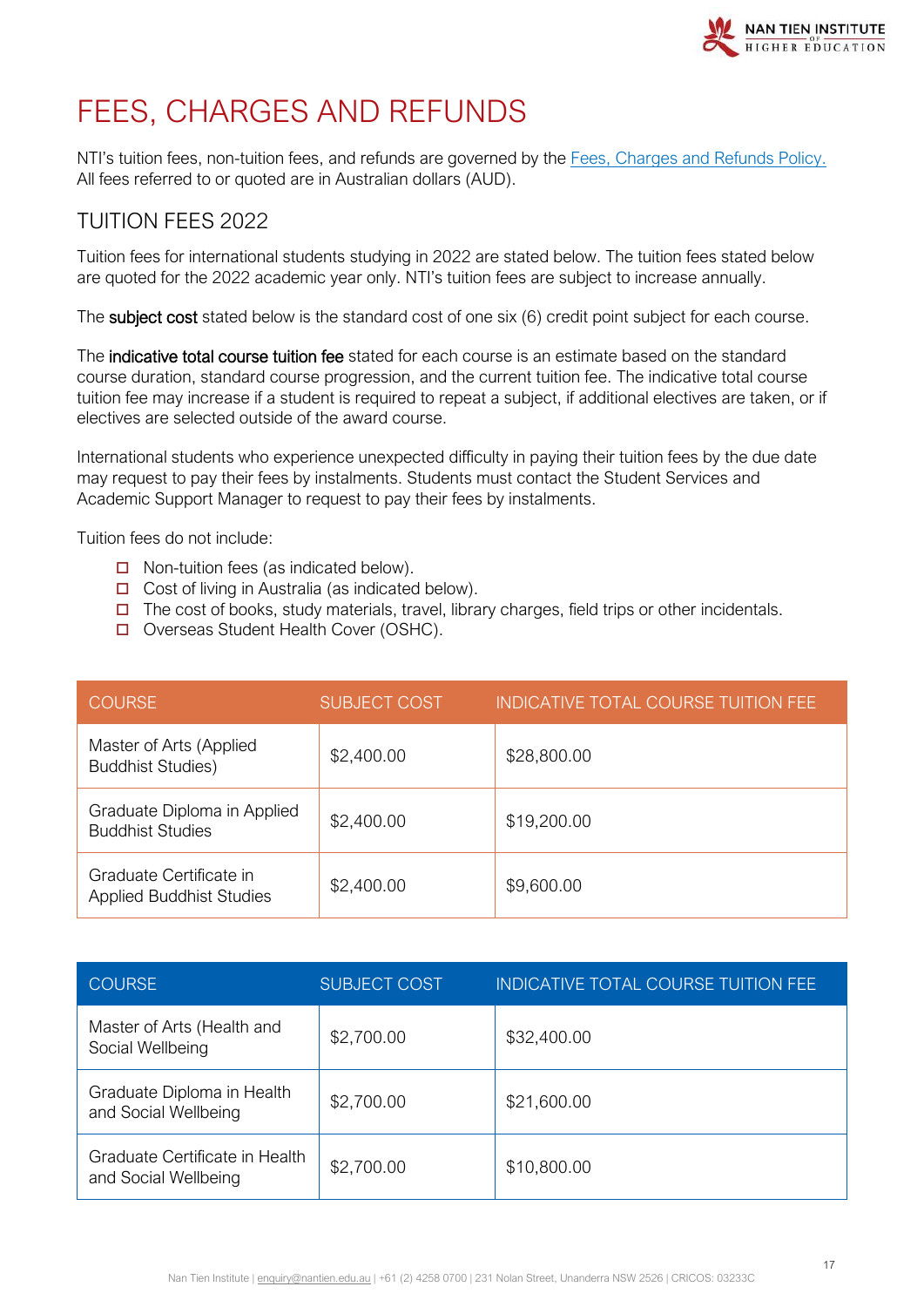| <b>COURSE</b>                                          | <b>SUBJECT COST</b> | INDICATIVE TOTAL COURSE TUITION FEE |
|--------------------------------------------------------|---------------------|-------------------------------------|
| Master of Mental Health                                | \$2,700.00          | \$32,400.00                         |
| Graduate Diploma in Health<br>and Social Wellbeing     | \$2,700.00          | \$21,600.00                         |
| Graduate Certificate in Health<br>and Social Wellbeing | \$2,700.00          | \$10,800.00                         |

| <b>COURSE</b>                                  | SUBJECT COST | INDICATIVE TOTAL COURSE TUITION FFF. |
|------------------------------------------------|--------------|--------------------------------------|
| Graduate Certificate in<br>Humanistic Buddhism | \$2,400.00   | \$9,600.00                           |

# <span id="page-17-0"></span>PAYMENT OF TUITION FEES

The National Code governs tuition fees for international students under the ESOS Act.

International students are required to pay their first semester's tuition fee (which is the total cost of four subjects for the first semester), plus the non-refundable \$100.00 enrolment fee (as stated under the Non-Tuition Fees section below), before starting their course with NTI.

When you are issued with your Letter of Offer, you will also be issued with an invoice for your first semester's tuition fees and enrolment fee. This invoice includes information on how to pay your tuition fees and the due date for payment of your tuition fees. You are not required to pay any fees to NTI until you have read your Letter of Offer, signed and submitted your Acceptance Form to study with NTI.

If you are being sponsored by an employer, organisation, and/or government agency, you must complete and submit an International Sponsorship Agreement Form and a Letter of Guarantee to the Student Services Office prior to commencing their studies with NTI.

Under the ESOS Act, Australian higher education institutions cannot require that international students pay more than fifty (50) per cent of their tuition fees before they start their course. However, if they choose, an international student (or the person responsible for paying their tuition fees) may pay more than fifty (50) per cent of their tuition fees before they start their course. If you would like to pay more than fifty (50) per cent of your tuition fees to NTI before you start your course, you must contact Student Services before making any payment.

Penalties may be imposed on students who have an overdue debt with NTI, or who fail to pay all or part of their tuition fee by the due date. Penalties for late payment are outlined in the [Fees, Charges and](https://policy.nantien.edu.au/student-services/fees-charges-and-refunds-policy)  [Refunds Policy.](https://policy.nantien.edu.au/student-services/fees-charges-and-refunds-policy)

Please contact Student Services if you have any questions or concerns about paying your tuition fees. Please quote the *invoice number* (at top-right hand corner of the invoice) when contacting Student Services about your tuition fees.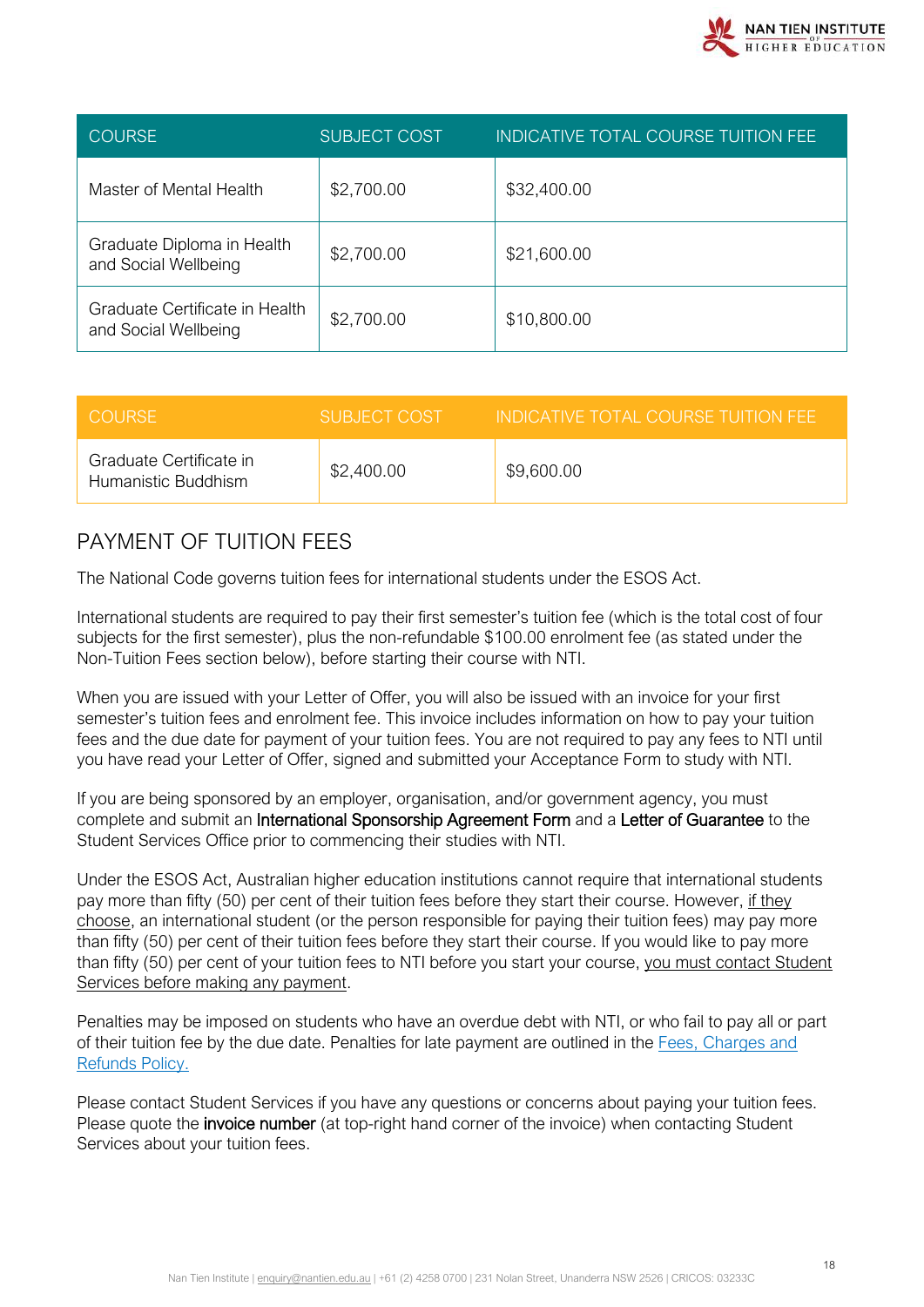

# <span id="page-18-0"></span>NON-TUITION FEES

Non-tuition fees and charges associated with study at NTI are outlined in the Fees and Charges Register attached to the [Fees, Charges and Refunds Policy.](https://policy.nantien.edu.au/student-services/fees-charges-and-refunds-policy) Non-tuition fees relevant to international students are summarised below:

| <b>ENROLMENT FEES</b>                          |                                     |
|------------------------------------------------|-------------------------------------|
| International award enrolment fee              | \$100.00 per award                  |
| Reinstatement fee                              | \$50.00                             |
| Repeating subject tuition fee                  | Current full tuition fee applicable |
| <b>LATE PAYMENT FEES</b>                       |                                     |
| Late payment of tuition fees                   | \$50.00                             |
| <b>INSTALMENT PLANS</b>                        |                                     |
| Tuition fee instalment plans                   | \$0.00                              |
| <b>GRADUATION FEES</b>                         |                                     |
| Graduation ceremony attendance                 | \$50.00 per student per ceremony    |
| <b>SUNDRY FEES</b>                             |                                     |
| Student identification card replacement        | \$10.00                             |
| Replacement Testamur/Certificate of Attendance | \$50.00 each                        |
| Additional transcripts                         | \$10.00 each                        |

# <span id="page-18-1"></span>COST OF LIVING IN AUSTRALIA

In addition to tuition fees, non-tuition fees, study materials and OSHC, international students should consider the costs of living and studying in Australia.

The DHA requires that you provide evidence of your financial capacity when applying for your student visa. You should be able to demonstrate that you have enough money to pay for:

- $\Box$  Travel costs (for you and any family members travelling with you).
- $\Box$  Twelve (12) months of your course fees (or the cost of your course if it is shorter than 12 months).
- Twelve (12) months of living costs for you and any family members who come with you to Australia (or the cost of living in Australia for the duration of your course if it is shorter than 12 months).
- $\Box$  School fees for any school-age children who accompany you.

Please see the [DHA website](https://immi.homeaffairs.gov.au/visas/getting-a-visa/visa-listing/student-500#HowTo) for further information about the cost of living in Australia. [The Study in](https://www.studyinaustralia.gov.au/english/live-in-australia/living-costs#:%7E:text=As%20of%20October%202019%20the,coming%20with%20you%20%2D%20AUD%243%2C152)  [Australia website](https://www.studyinaustralia.gov.au/english/live-in-australia/living-costs#:%7E:text=As%20of%20October%202019%20the,coming%20with%20you%20%2D%20AUD%243%2C152) also has useful information and links to useful tools (such as a 'Cost of Living Calculator') to help you determine how much money you will require to live and study in Australia.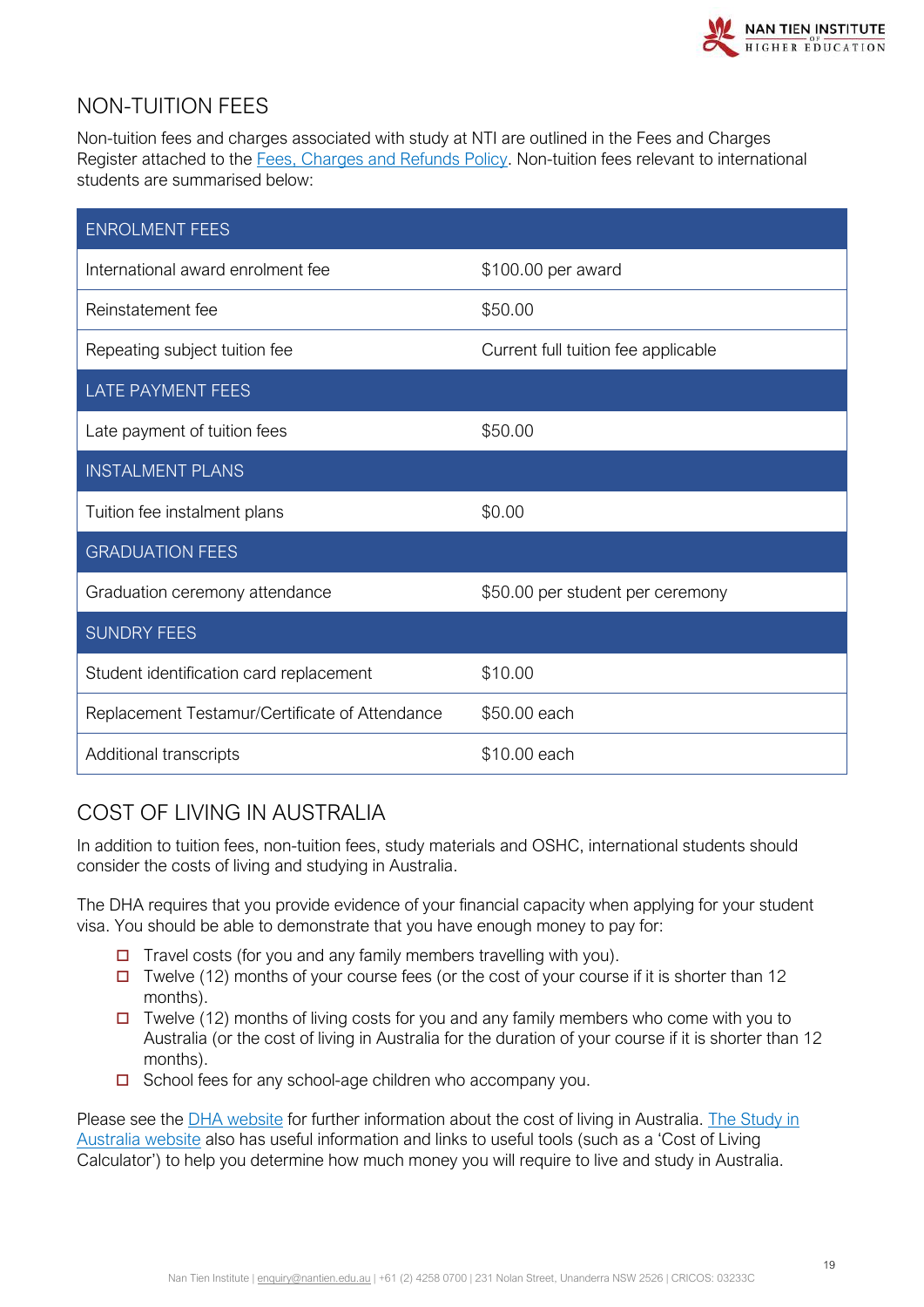

### <span id="page-19-0"></span>REFUNDS

The [Fees, Charges and Refunds Policy](https://policy.nantien.edu.au/student-services/fees-charges-and-refunds-policy) outlines the refund entitlements for international students. As outline in the policy, NTI will refund prepaid tuition fees to international students under the following circumstances:

| TIMING & CIRCUMSTANCES OF WITHDRAWAL                                                                                                                                                                                                                                                               | REFUND ENTITLEMENT                                                                                 |
|----------------------------------------------------------------------------------------------------------------------------------------------------------------------------------------------------------------------------------------------------------------------------------------------------|----------------------------------------------------------------------------------------------------|
| Where a student submits a Refund Request Form<br>(refund application) prior to the commencement date<br>of their first study period, as per their Letter of Offer,<br>including students who fail to enrol in any subjects.                                                                        | Partial refund entitlement - tuition fee, net of<br>bank transfer fees, less \$500 retained by NTI |
| Withdrawal or deferral before Census Date (after the<br>commencement of the student's first study period)                                                                                                                                                                                          | Full tuition refund                                                                                |
| Withdrawal or deferral after Census Date                                                                                                                                                                                                                                                           | No refund entitlement                                                                              |
| Enrolment cancellation due to non-payment of tuition<br>fees                                                                                                                                                                                                                                       | No refund entitlement                                                                              |
| Special circumstances (student remains enrolled in<br>the subject after Census Date but does not<br>successfully complete the subject, including a fail<br>grade). Students who defer/withdraw from the<br>enrolment after the census date and meet special<br>circumstances criteria in section 6 | On approval                                                                                        |
| Where fraudulent, forged, incorrect or misleading<br>documentation has been presented, and NTI<br>withdraws the offer of admission                                                                                                                                                                 | No refund entitlement                                                                              |
| The course/subject is cancelled by NTI                                                                                                                                                                                                                                                             | Full tuition refund                                                                                |
| The course/subject fails to start on the scheduled<br>timetable starting date                                                                                                                                                                                                                      | Full tuition refund                                                                                |
| The course/subject ceases before the completion of<br>teaching                                                                                                                                                                                                                                     | Full tuition refund                                                                                |
| Students are not permitted to re-enrol due to<br>suspension or exclusion                                                                                                                                                                                                                           | Full tuition refund                                                                                |
| An offer of a place is withdrawn by NTI                                                                                                                                                                                                                                                            | Full tuition refund                                                                                |
| Student visa is denied                                                                                                                                                                                                                                                                             | Partial refund entitlement - tuition fee, net of<br>bank transfer fees, less \$500 retained by NTI |
| Conditions in the Letter of Offer cannot be met                                                                                                                                                                                                                                                    | Full tuition refund                                                                                |

To apply for a refund, students must complete a Refund Request Form and submit the completed form to the Student Services Office. For approved refunds, NTI will process the refund via the original payment method. A student is not eligible to apply for a refund of tuition fees if they have already successfully completed the related subject. Where NTI is not able to refund the credit to a student, and the student makes no contact with NTI, the credit is forfeited.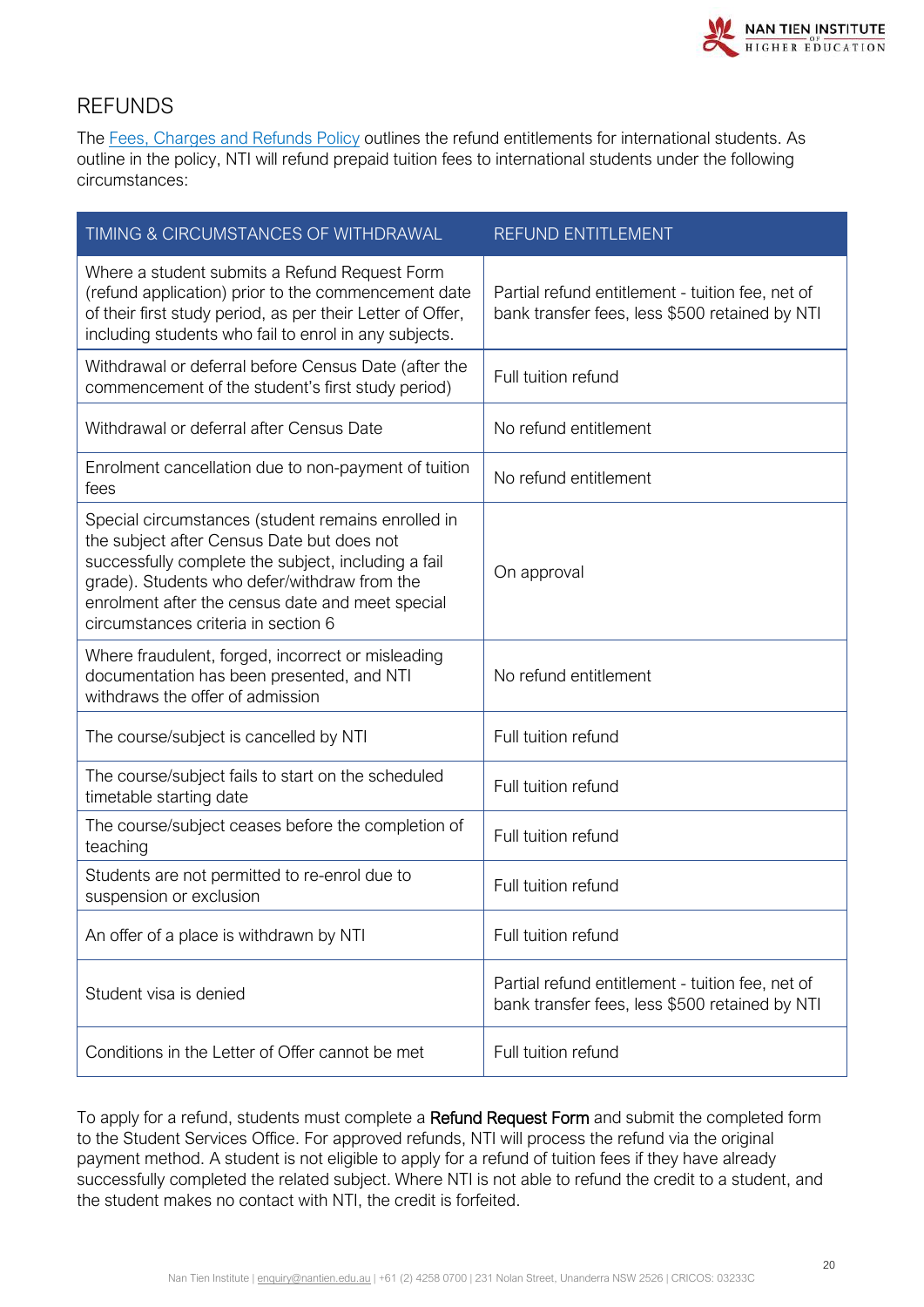

An explanation of 'special circumstances' is outlined in the [Fees, Charges and Refunds Policy.](https://policy.nantien.edu.au/student-services/fees-charges-and-refunds-policy) Students applying for a refund on the basis of special circumstances must submit documentation (original or certified copy) with their Refund Request Form to support their application. Supporting documentation must be in English or be a certified and signed translation.

If a student is sponsored by an employer, organisation, and/or government agency any fees paid by the sponsor will be refunded to the sponsor as per the details provided within the International Sponsorship Agreement Form.

If a student wishes for fees to be refunded to a third party (such as a family member), then the student must indicate this in the Refund Request Form, by ticking the "third-party" box. This means that the amount to be refunded will be refunded to the person indicated on the form (the "account holder"), and not to the student directly.

If a refund request is rejected, a student may appeal a refund decision. For an appeal to be considered, the student must:

- 1. Submit a written statement to the Student Services Office fully outlining the reason for the appeal within 28 days from the notice of the decision, and
- 2. Provide new and substantial evidence that has not previously been considered, and
- 3. Include documentary evidence to support the appeal.

Further information about tuition fees, non-tuition fees, and refunds is detailed in the Fees, Charges and [Refunds Policy.](https://policy.nantien.edu.au/student-services/fees-charges-and-refunds-policy) Students with any questions or concerns should contact the Student Services Office as soon as possible.

#### <span id="page-20-0"></span>TUITION PROTECTION SERVICE (TPS)

In the unlikely event that NTI is unable to deliver your course, you are eligible to receive a full tuition fee refund, as stated in the [Fees, Charges and Refunds Policy](https://policy.nantien.edu.au/student-services/fees-charges-and-refunds-policy)

Under the ESOS Act, all international students are also protected by the Tuition Protection Service (TPS). The TPS is an initiative of the Australian government which provides protections for international students whose education providers are unable to deliver their course of study.

The TPS ensures that international students are able to either:

- $\Box$  complete their studies in another course or with another education provider OR
- $\Box$  receive a refund of their unspent tuition fees.

If your education provider is unable to deliver a course you have paid for and does not meet their obligations to either offer you an alternative course that you accept or pay you a refund of your unspent prepaid tuition fees, the TPS will assist you in finding an alternative course, or in receiving a refund if a suitable alternative is not found.

Further information about the TPS is detailed on the [TPS website.](https://tps.gov.au/Home/) Students can also contact the Student Services Office for further information about the TPS.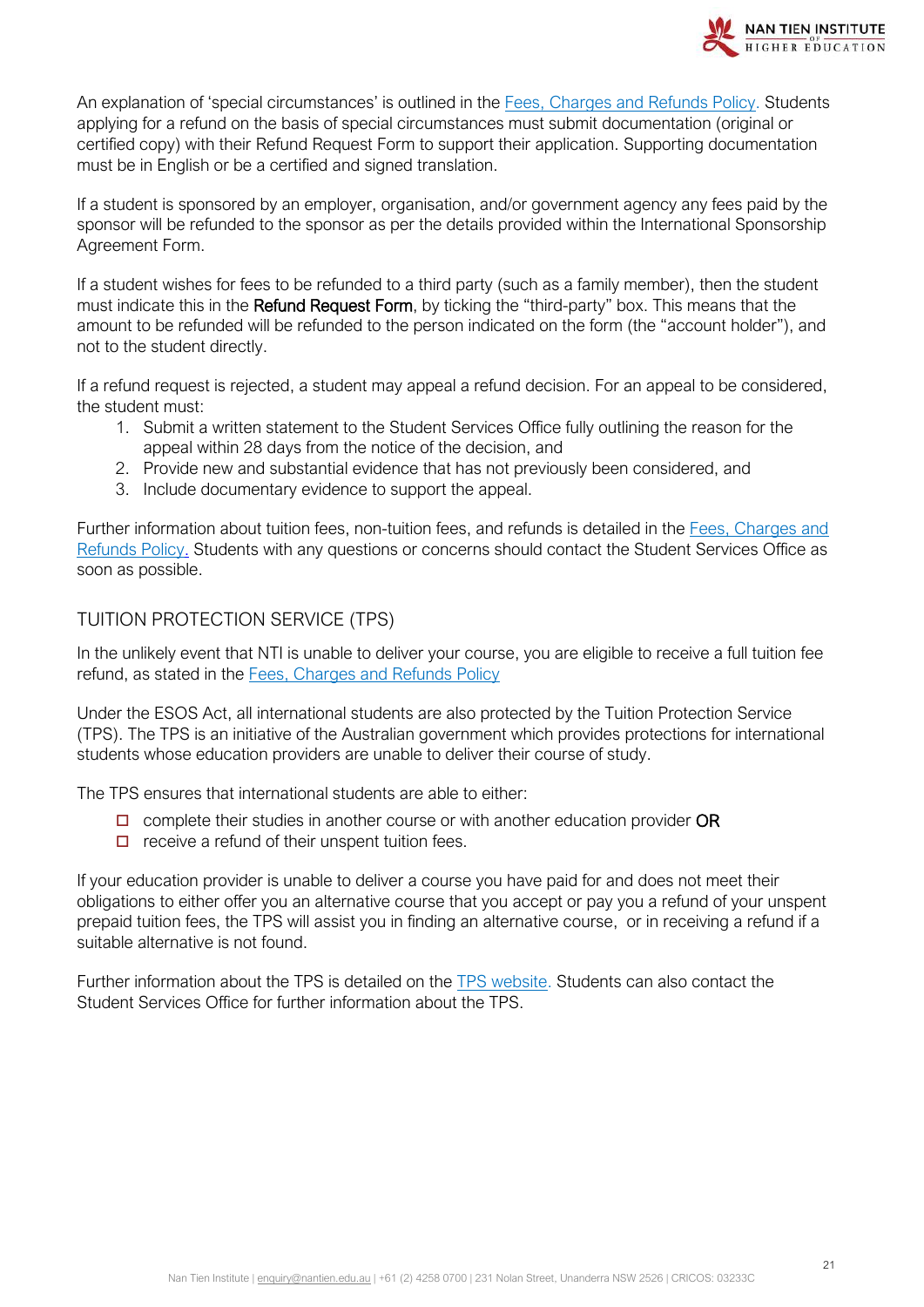

# <span id="page-21-0"></span>CLASS STRUCTURE, ASSESSMENTS & ENROLMENT

# <span id="page-21-1"></span>ON-CAMPUS SUBJECTS

Each on-campus subject takes place over a total of five (5) weeks. Subjects are typically\*structured in the following way:

#### Week 1 Pre-readings and/or assessments

Week 2 Five days of face-to-face lectures and other learning activities, on-campus (9am - 5pm) Week 3 – 5 Self-study and completion of assessments, supported by the lecturer and online resources. \*Some subjects may have lectures scheduled differently. Students should always check the online timetable or their subject Learning and Assessment Guide for more information.

NTI's on-campus subjects are delivered through *intensive classes*. Students are required to attend classes in blocks of five (5) days and/or weekends. Students must attend all their classes, for the full hours of each class.

#### CHANGES TO ON-CAMPUS CLASSES DURING COVID-19

Due to COVID-19, NTI has implemented measures to reduce the health risk to students, staff, and the wider community. One of these measures is the temporary closure of NTI's physical campus. Due to this, all on-campus subjects will be delivered via digital intensive classroom until further notice.

Our digital intensive classrooms aim to recreate the physical classroom experience digitally, with no changes to subject content, duration, lecture dates, or timetable scheduling. The only difference being that intensive lectures usually held on-campus, will now be hosted via Zoom live learning sessions (from 9am – 5pm, including breaks).

Please note that there are no changes to the delivery of our online subjects.

Students can contact Student Services for further information about digital intensive classrooms. We look forward to welcoming you to NTI's digital campus!

# <span id="page-21-2"></span>ONLINE SUBJECTS

Online subjects take place over ten (10) weeks with readings, assessments, lectures, and learning activities taking place throughout this period.

International students should be mindful that they cannot complete more than one-third of their study online, and that they must complete at least one subject on-campus each semester. For example, an international student enrolled in the Master of Arts (Health and Social Wellbeing) may complete up to four (4) subjects online throughout the duration of their course, but they cannot complete all four online subjects within one semester.

# <span id="page-21-3"></span>ASSESSMENT METHODS

Student learning is assessed through a variety of formats, depending on the learning outcomes of a subject/course, the purpose of an assessment, and the skills/knowledge a student is required to demonstrate. Assessment details are available in each subject Learning and Assessment Guide, made accessible to each enrolled student via NTI's online learning platform NTiLearn. More information about NTiLearn is available below under the **Student Portal** section of this quide.

Assessment formats utilised by NTI include (but are not limited to): essays, quizzes, reports, literature reviews, peer-reviews, research projects, reflective journals, annotated bibliographies, case studies, debates, presentations, interviews, and self-assessments. Students may be required to complete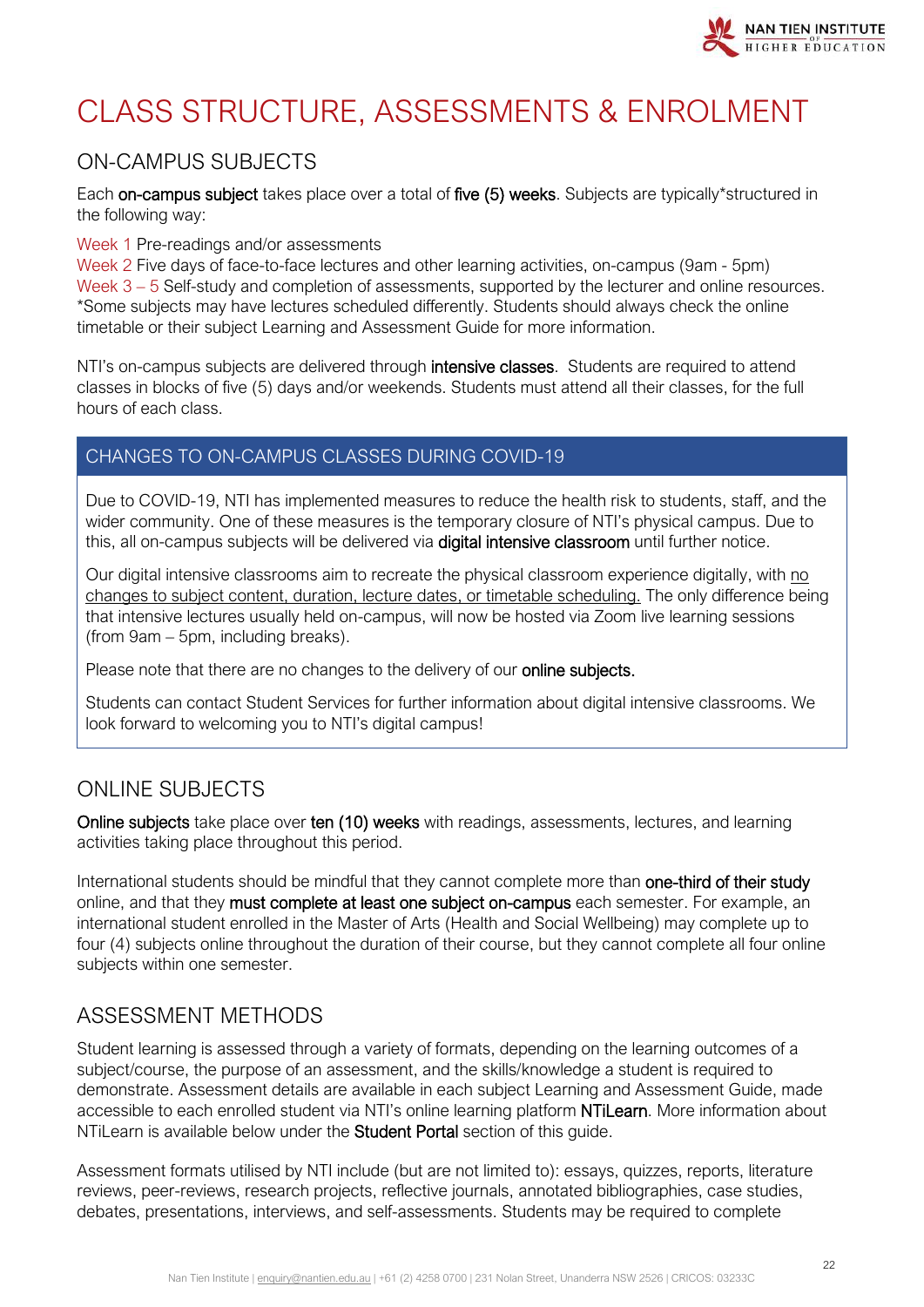

assessments individually, or they may be required to work with fellow classmates to complete and submit work as a group.

Depending on the advice outlined in the Learning and Assessment Guide, students may be required to submit work in-class or upload them to NTiLearn. The due date, weighting, length, details, and marking criteria for each assessment is provided in the Learning and Assessment Guide.

If a student has any questions about their assessments, they can contact their subject lecturer or Head of Program for further clarification. Students can also receive assistance with their assessments from Academic Support Officers and peer-mentors (further information provided under the Services and Facilities section of this guide).

# <span id="page-22-0"></span>SUBJECT ENROLMENT

International students studying with NTI on a student visa are required to maintain a full-time study load each semester. The standard full-time study load is eight (8) subjects per year, and four (4) subjects per semester [\(Student Enrolment Policy\)](https://policy.nantien.edu.au/student-services/student-enrolment-policy).

International students have a responsibility to ensure that they are always enrolled in the equivalent of a full-time study load. Where an international student becomes aware that they are under-enrolled, they must seek advice from the Student Services and Academic Support Manager as soon as possible.

Students can view their course structure (the list of eligible core and elective subjects required to complete their course) in their Letter of Offer, and by visiting the NTI website [\(Postgraduate Courses\)](https://www.nantien.edu.au/courses/), and following the relevant links to view their course structure.

Students enrolled in either the Health and Social Wellbeing, Applied Buddhist Studies, or Humanistic Buddhism programs can submit a **Subject Enrolment Form** via the Student Portal, to enrol in subjects for an upcoming semester.

Students enrolled in the Mental Health program can submit a Mental Health Subject Enrolment Form via the Student Portal, to enrol in subjects for an upcoming semester.

Students will receive an email confirmation from Student Services once their subject enrolment has been processed. All students are encouraged to contact Student Services if they would like any advice on subject selection and enrolment.

# <span id="page-22-1"></span>SUBJECT WITHDRAWAL

Students can apply to withdraw from a subject/subjects by submitting a **Subject Withdrawal Form** via the Student Portal. Students will receive an automated email confirming the submission of their Subject Withdrawal Form, and a confirmation email from Student Services once their withdrawal has been processed.

A student may withdraw from a subject without academic or financial penalty if they submit a Subject Withdrawal Form by the subject census date (as per the [Fees, Charges and Refunds Policy\)](https://policy.nantien.edu.au/student-services/fees-charges-and-refunds-policy)

In exceptional circumstances, the Academic Dean may approve a student's late withdrawal from a subject/subjects without academic or financial penalty. Students should read the [Fees, Charges and](https://policy.nantien.edu.au/student-services/fees-charges-and-refunds-policy)  [Refunds Policy](https://policy.nantien.edu.au/student-services/fees-charges-and-refunds-policy) and the [Student Enrolment Policy](https://policy.nantien.edu.au/student-services/student-enrolment-policy) for further information.

As international students must maintain a full-time study load and complete their course within the standard full-time duration, they are encouraged to contact the Student Services Office for advice before submitting a Subject Withdrawal Form.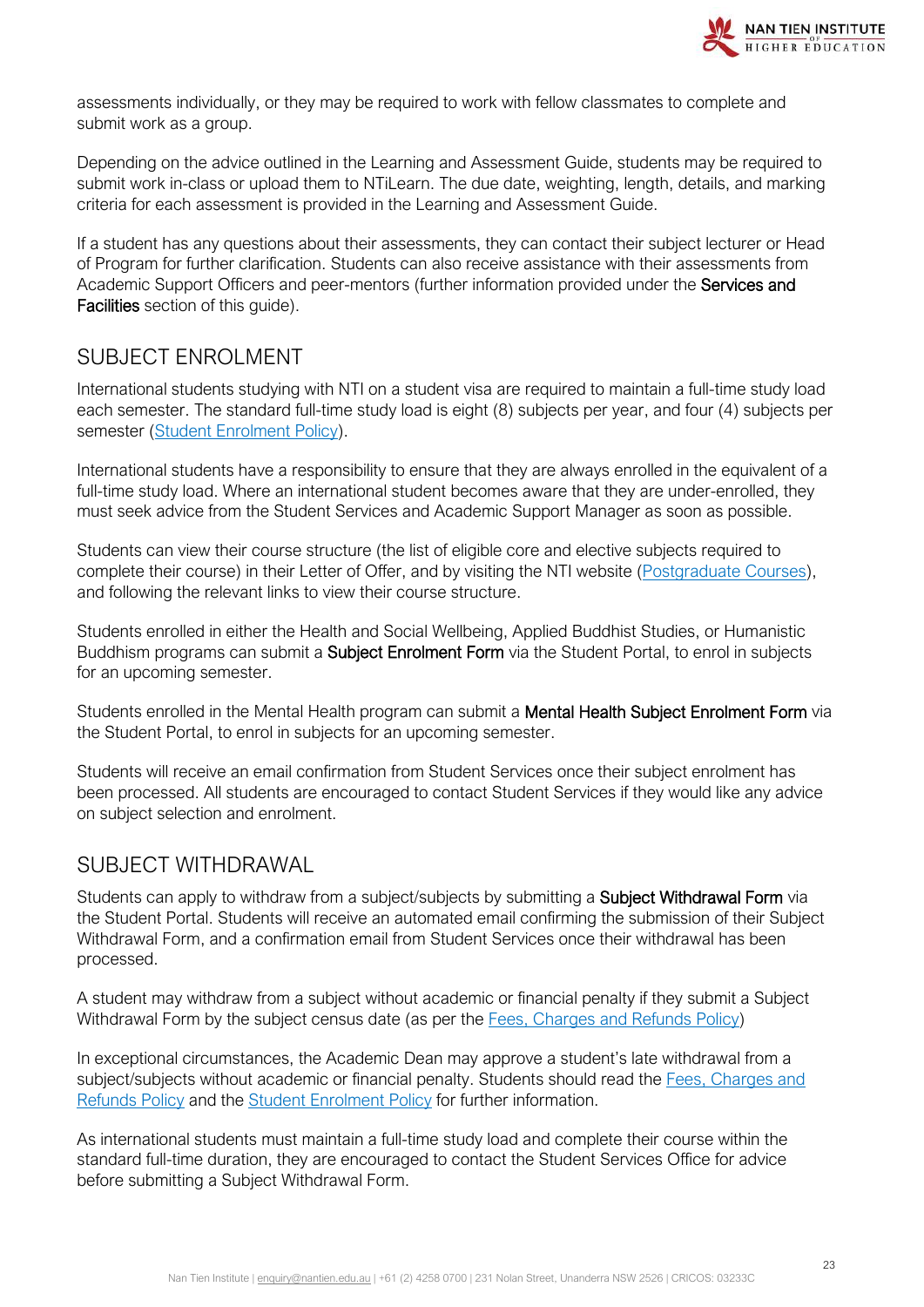# <span id="page-23-0"></span>SERVICES AND FACILITIES

# <span id="page-23-1"></span>**RECEPTION**

Students can contact reception for all general enquiries, or to be connected with members of academic and support staff. Students can also visit reception to receive their student ID card, return library books outside of library hours, and to request a locker card.

The reception desk is open from 8.30am – 5pm, Monday through Friday, and is located on the Ground floor.

Phone (02) 4258 0700

# <span id="page-23-2"></span>STUDENT SERVICES OFFICE

Students can visit the Student Services Office for assistance with course enrolments, subject enrolments and withdrawals, subject selection advice, payment of tuition fees, disability and wellness support, and more.

International students can contact the Student Services Office with any questions they have about studying with NTI and living in Australia. Student Services does not only provide assistance, help connect students with relevant support services.

The Student Services Office is open from 9.00am – 4.30pm Monday through Friday, and is located on Level 2, Room 2.03.

Student Services and Academic Support Manager Veronika Penberthy-Groves Student Services Officer Gabi Harding Phone (02) 4258 0740 Email [enquiry@nantien.edu.au](mailto:enquiry@nantien.edu.au)

# <span id="page-23-3"></span>DISABILITY AND WELLNESS SUPPORT

Students with a health condition or wellness concern are encouraged to contact the Student Services and Academic Support Manager to discuss any assistance or support services that could be put in place to alleviate the impact on their studies.

Students can make an appointment with the Student Services and Academic Support Manager to discuss any wellness concerns, for assistance with applying for a reasonable adjustment plan or academic consideration, or for advice on available support services.

Student Services and Academic Support Manager Veronika Penberthy-Groves Phone (02) 4258 0741 Email [enquiry@nantien.edu.au](mailto:enquiry@nantien.edu.au)

# <span id="page-23-4"></span>LIBRARY

The Nan Tien Institute Library provides an extensive Buddhist-based collection (accessible to all students and members) and a quiet, contemplative space for students to study. The library is open from 9am – 5pm Monday through Friday and is located on the Ground Level.

Library Technician Jamila Choubassi Phone (02) 4258 0744 Email [library@nantien.edu.au](mailto:library@nantien.edu.au)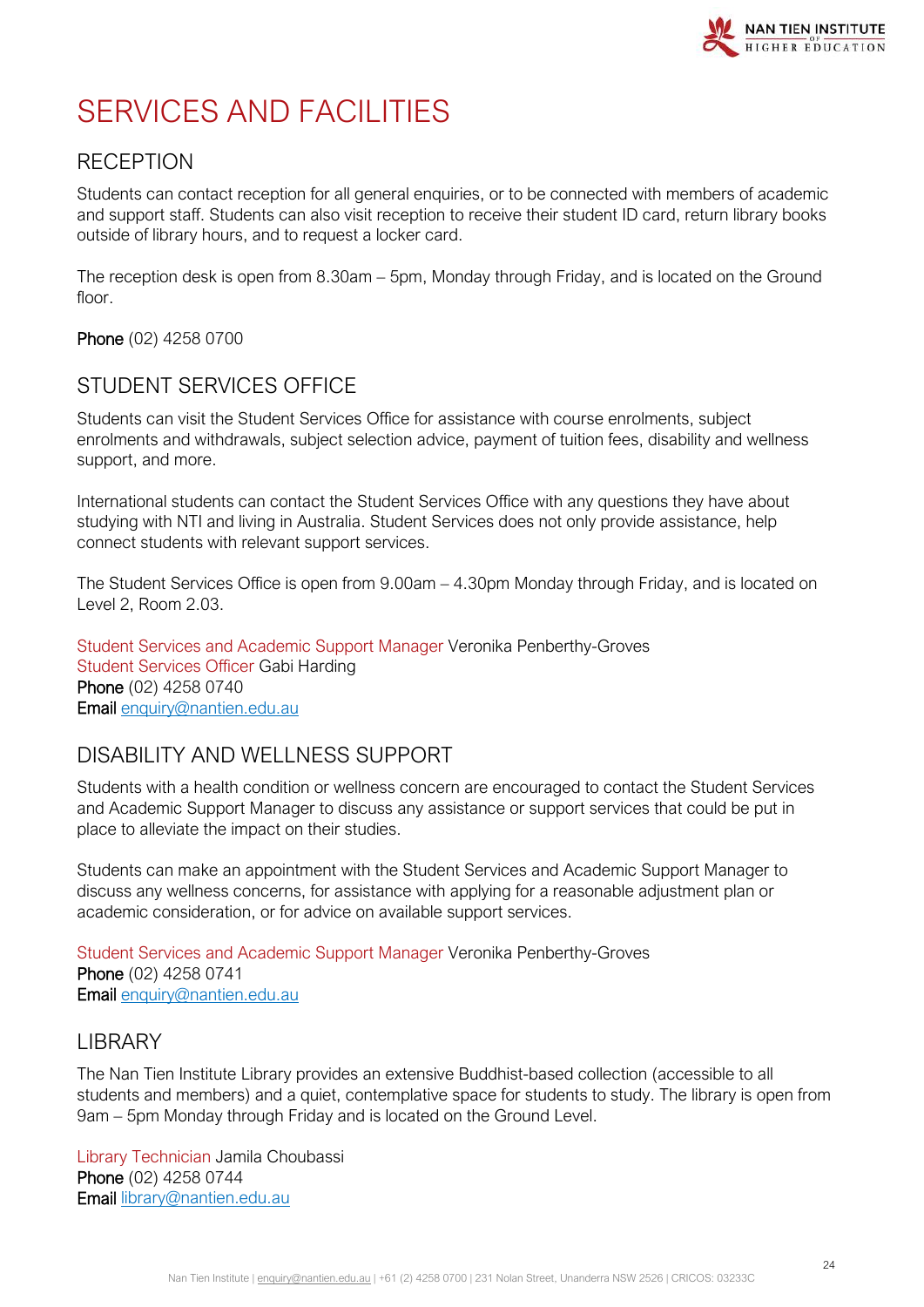

# <span id="page-24-0"></span>IT SUPPORT

Support is available to all students who require assistance with matters related to IT Services. IT Support is located on Level 2, Room 2.03

IT Support Gavin You Phone (02) 4258 0773 Email [itsupport@nantien.edu.au](mailto:itsupport@nantien.edu.au)

# <span id="page-24-1"></span>ACADEMIC SUPPORT

Academic support is a free service for students enrolled in subjects at Nan Tien Institute.

Academic Support Officers are available to assist students with academic writing, referencing, understanding assessments and more. Students can contact the Academic Support Officers directly or can contact Student Services Office for advice.

Academic Support Officer Dr Camille Rouliere Academic Support Officer Helen Kennett Email [academicsupport@nantien.edu.au](mailto:academicsupport@nantien.edu.au)

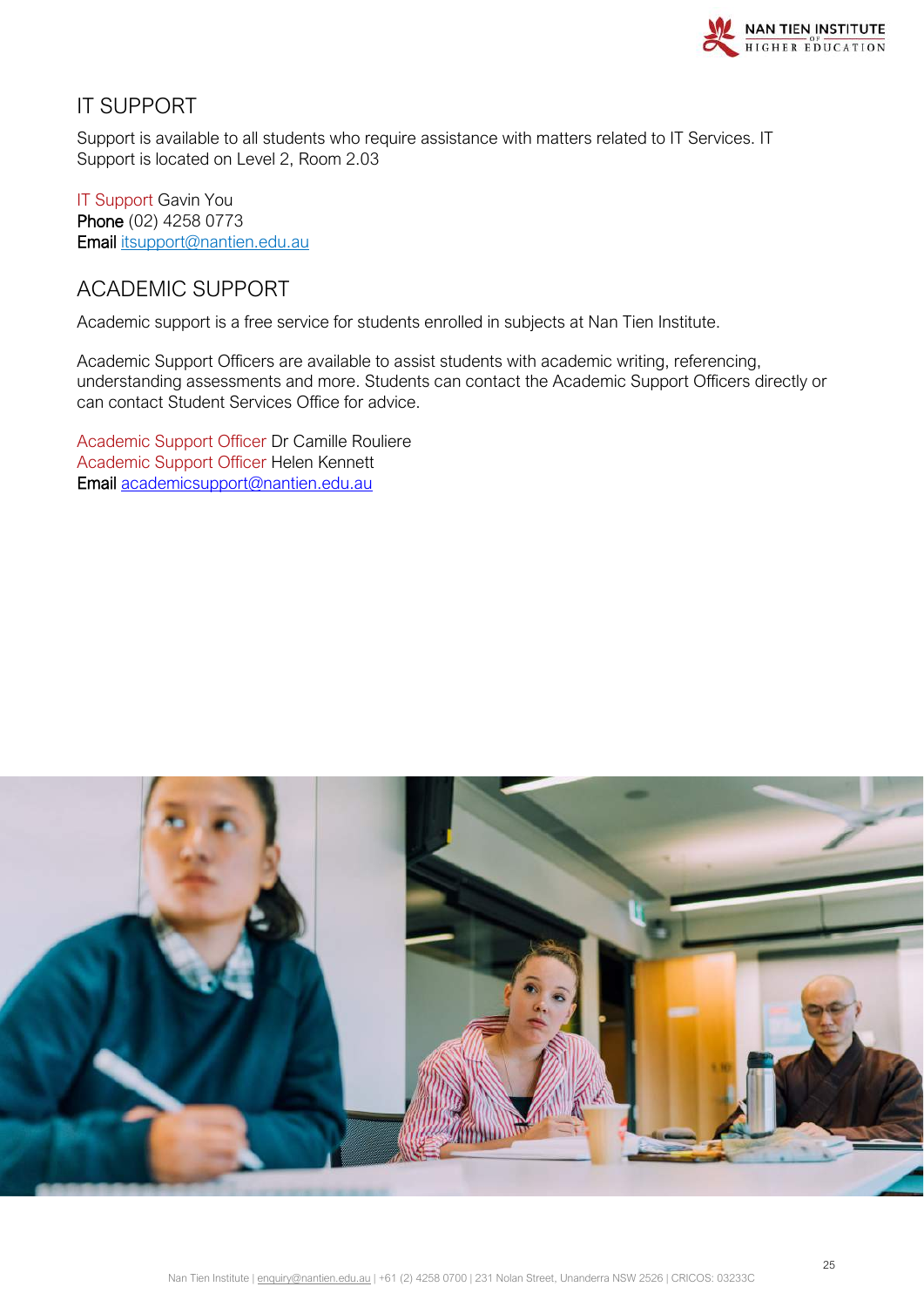

# <span id="page-25-0"></span>STUDENT PORTAL

The Student Portal is where students can access their NTI email account, NTiLearn, library resources, online forms, online databases and more.

Each student is provided with their unique student account details upon enrolment. Your NTI account email address is created using your student ID number, for example:

#### [123456789@nantien.edu.au](mailto:123456789@nantien.edu.au)

When you receive your NTI email account details, you will also receive a temporary password. You must reset your temporary password the first time you log into the Student Portal. To have your password reset, please contact Student Services.

Students can read the Accessing the Student Portal support quide for further quidance on logging into the Student Portal for the first time and navigating the resources available via the portal.

#### <span id="page-25-1"></span>MYMAIL

MyMail is where students can access their NTI student email. Students should check their MyMail regularly, as this is how NTI academic and support staff will communicate important information regarding their studies at Nan Tien Institute.

#### <span id="page-25-2"></span>**NTil FARN**

NTiLearn is NTI's online learning platform, where students can access course content, upload assessments, find readings and view their grades.

Please see the accompanying support guides (Navigating NTiLearn) for more information on using NTiLearn.

### <span id="page-25-3"></span>ONLINE FORMS

Students can access the following online forms via the Student Portal:

Subject Enrolment form is the subject enrolment form for students enrolled in Health and Social Wellbeing, Applied Buddhist Studies, Humanistic Buddhism, Cross-Intuitional or Non-Award programs.

Mental Health Subject Enrolment form is the subject enrolment form for students enrolled in the Mental Health program.

Subject Withdrawal form is the subject withdrawal form for all students enrolled in any program.

Academic Consideration form for students enrolled in any program who wish to apply for Academic Consideration, please see the [Academic Consideration Policy](https://policy.nantien.edu.au/student-services/student-academic-consideration-policy) for more information.

# <span id="page-25-4"></span>STUDENT POLICY LIBRARY

Students should refer to the **[Student Policy Library](https://policy.nantien.edu.au/student-services)** to access all student policies, and to understand the rights and responsibilities of all NTI students and staff.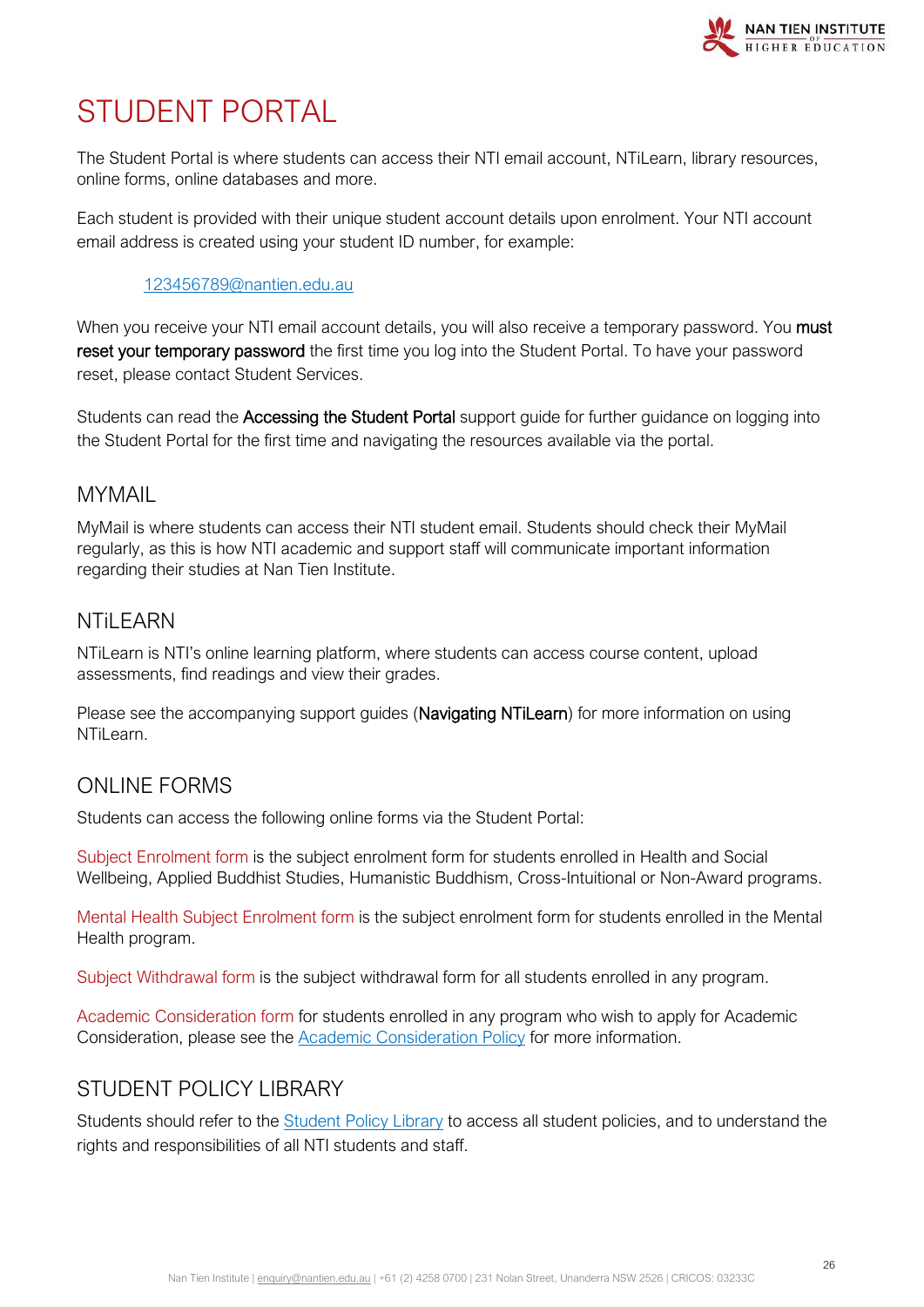

# <span id="page-26-0"></span>LEARNING AND ASSESSMENT GUIDE

Learning and Assessment Guides are made available for each subject. The Learning and Assessment Guide provides detailed information about each subject, including:

- $\Box$  contact details for the relevant academic and support staff,
- $\square$  subject learning outcomes,
- $\Box$  learning resources,
- $\Box$  reading lists,
- $\square$  assessment task requirements and due dates.

Students can access each Learning and Assessment Guide via NTiLearn. Learning and Assessment Guides are available to download approximately four (4) weeks before the commencement of each subject.

# <span id="page-26-1"></span>STUDENT HANDBOOK

Students can consult the [Student Handbook](https://cdn2.hubspot.net/hubfs/2583754/NTI-Student-Handbook.pdf) for more further information on NTI, including course structures, entry requirements, fees, subject details, services and facilities. Students can access the latest copy of the Student Handbook via the NTI website.

# <span id="page-26-2"></span>NTI FREE WI-FI

Free wi-fi is available to all students, staff and visitors on campus. To connect to NTI free wi-fi use this password: Nti1234567

Please contact IT Support if you have any technical issues connecting to the wi-fi. [\(itsupport@nantien.edu.au\)](mailto:itsupport@nantien.edu.au)

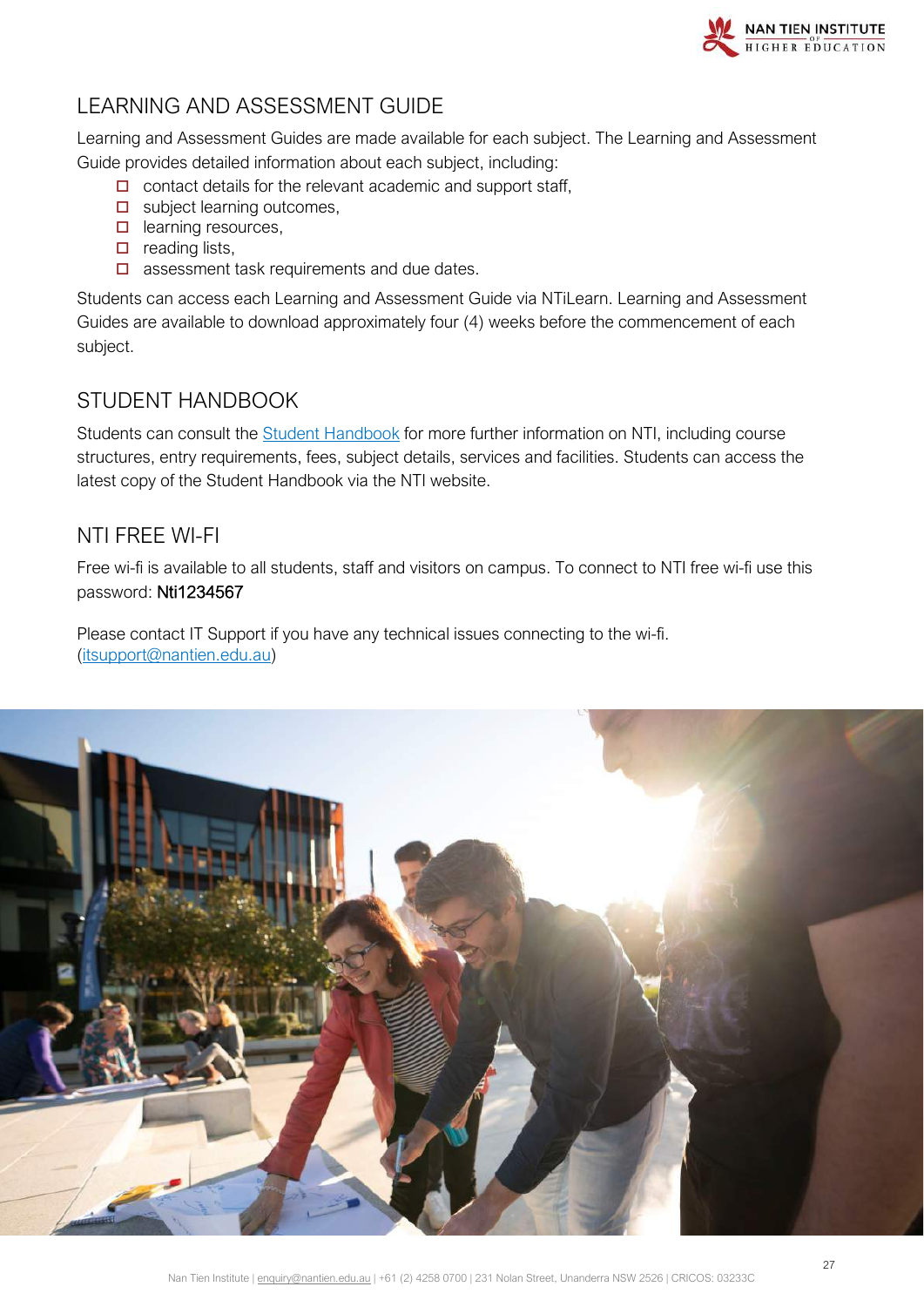

# <span id="page-27-0"></span>NAN TIEN INSTITUTE CAMPUS

NTI's campus is located at 231 Nolan Street, Unanderra NSW 2526, Australia.

# <span id="page-27-1"></span>GETTING TO CAMPUS

#### **Driving**

NTI's campus has extensive free parking on-campus, accessible via Nolan Street. You can use [Google](https://www.google.com/maps/)  [Maps](https://www.google.com/maps/) to get driving directions.

#### Bus

Bus Route 34 travels from Wollongong, through Unanderra, Berkeley and Lake Heights, to Warrawong (and back). Route 34 stops on Nolan Street, outside the entrance to NTI's campus.

Please visit the **[Premier Illawarra website](http://www.premierillawarra.com.au/index.html)** for bus timetables and route maps.

#### Train

The closest train station to NTI's campus is Unanderra Station. It is a comfortable 20-minute walk to campus, or a short bus ride (on Route 34). Please see the [Transport NSW website](https://transportnsw.info/) [f](https://transportnsw.info/)or more information.

#### Opal Card

Opal cards are smartcard tickets that you keep, top-up and reuse to pay for travel on New South Wales (NSW) public transport. Please visit the [Opal website](https://www.opal.com.au/) for more information on how to buy and use an Opal card, and to download the Opal app.

# <span id="page-27-2"></span>LOCAL SERVICES

| <b>SERVICE</b>                      | <b>CONTACT DETAILS</b>                                                     |
|-------------------------------------|----------------------------------------------------------------------------|
| Emergency (Police, Fire, Ambulance) | <b>Phone</b> 000 (anywhere in Australia)                                   |
| Dapto Medical Centre                | <b>Address Princes Hwy, Dapto NSW 2530</b><br>Phone (02) 4262 4555         |
| <b>Wollongong Medical Centre</b>    | Address 237-241 Crown St, Wollongong NSW 2500<br>Phone (02) 4254 2600      |
| Wollongong Hospital                 | <b>Address</b> Crown St, Wollongong NSW 2500<br>Phone (02) 4222 5000       |
| Guardian Pharmacy Unanderra         | <b>Address</b> 120 Princes Hwy, Unanderra NSW 2526<br>Phone (02) 4271 1020 |
| Woolworths Unanderra (Supermarket)  | <b>Address</b> 4-8 Tannery St, Unanderra NSW 2526                          |
| Illawarra Taxi Network (Local)      | Phone (02) 4254 2111                                                       |
| Unanderra Post Office               | <b>Address</b> 31 Central Road, Unanderra NSW 2526<br>Phone (02) 4271 1398 |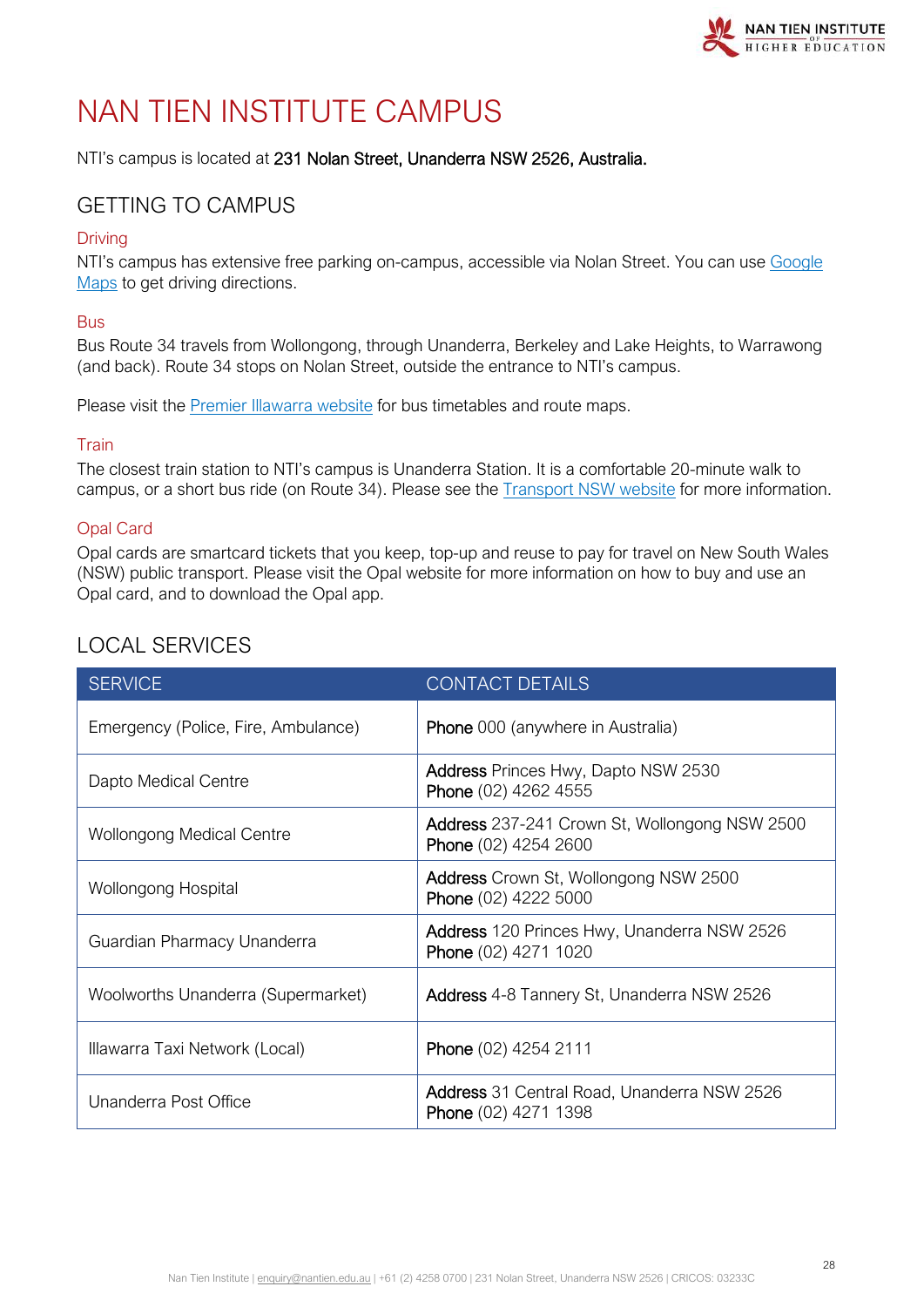

### <span id="page-28-0"></span>NAN TIEN TEMPLE

Nan Tien Temple is open to visitors from Tuesday to Sunday (closed to the public on Mondays). Please visit the [Nan Tien Temple website](https://www.nantien.org.au/) for more information.

Phone (02) 4272 0600 Address 180 Berkeley Road, Berkeley NSW 2506 Website<http://www.nantien.org.au/>

# <span id="page-28-1"></span>PILGRIM LODGE ACCOMMODATION

The Pilgrim Lodge's unique 3.5 star accommodation is located on the grounds of Nan Tien Temple – the largest Buddhist Temple in the Southern Hemisphere. The Lodge overlooks the peaceful Temple, beautiful lotus pond, award-winning gardens and out to the magnificent Illawarra Escarpment.

NTI is just a five-minute walk away, across the pedestrian bridge which connects Nan Tien Temple and NTI's campus.

NTI students are eligible to receive a 20 per cent discount on accommodation at the Pilgrim Lodge. Students can contact the Pilgrim Lodge directly for prices and availability. Please visit the [Nan Tien](https://www.nantien.org.au/en/visitor-info/accommodation)  [Temple website](https://www.nantien.org.au/en/visitor-info/accommodation) for more information.

Phone (02) 4272 0600 Address 180 Berkeley Road, Berkeley NSW 2506 Email [pilgrimlodge@nantien.org.au](mailto:pilgrimlodge@nantien.org.au)

# <span id="page-28-2"></span>OFF-CAMPUS ACCOMMODATION

Students moving to the area can use the links below to find off-campus accommodation. The companies listed below are all independent, private businesses and are not owned or operated by NTI.

It is your responsibility to make sure your private accommodation suits your needs. Any rental agreement or arrangement you enter into is strictly between you and the private accommodation provider. Each provider will have their own application process. You'll need to contact them to find out how to apply.

#### Renting private accommodation

To find out more about your tenancy rights in NSW, please visit the [NSW Fair Trading website.](https://www.fairtrading.nsw.gov.au/housing-and-property/renting) You should ensure you know your tenancy rights before signing a rental agreement.

- D [Domain.com.au](https://www.domain.com.au/)
- [Flatmates.com.au](https://flatmates.com.au/wollongong)
- [Realestate.com.au](https://www.realestate.com.au/buy)
- □ [Property.com.au](https://www.realestate.com.au/buy)
- □ [Rent.com.au](https://www.rent.com.au/)

#### Hotels and other temporary accommodation

Students who are looking for temporary accommodation near NTI's campus can use the following links to find accommodation in the local area:

- Booking.com.au
- [AirBNB.com.au](https://www.airbnb.com.au/)
- [VisitWollongong.com](https://www.visitwollongong.com.au/)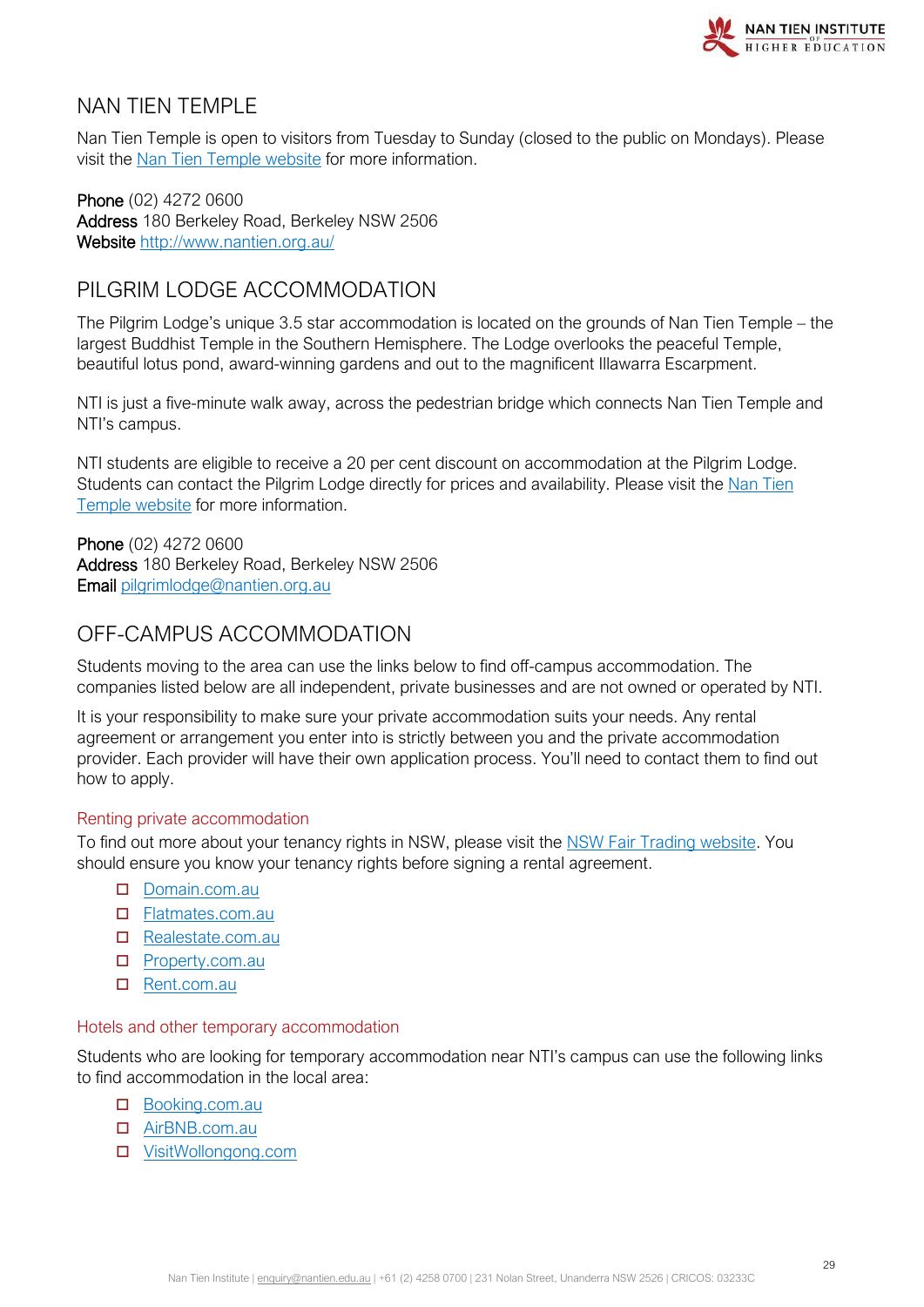

# <span id="page-29-0"></span>STUDENT SAFETY AND WELLBEING

# <span id="page-29-1"></span>**EMERGENCY**

In an emergency, you can call 000 for police, fire, or ambulance anywhere in Australia. 000 is the emergency number in Australia, and it is free to call (even from your mobile phone).

### <span id="page-29-2"></span>ON-CAMPUS SECURITY

#### NTI Reception

If you have a safety or security concern on-campus during business hours, please contact reception for assistance. In an emergency, call 000 first and then notify reception if possible.

Phone (02) 4258 0700

#### Insight Security

For after-hours (4.30pm to 4.30am) assistance on campus, please contact Insight Security directly.

Phone 0402 776 712

#### Insight Security Patrol Car (24/7)

For 24/7 assistance on-campus, please call the Insight Security Patrol Car.

#### Phone 0416 276 313

# <span id="page-29-3"></span>GENERAL SAFETY TIPS

Australia is generally a safe place to live and study, but students should still take some practical steps to ensure their health and safety, such as:

- $\Box$  Not carrying large amounts of cash
- $\Box$  Not walking alone at night in strange areas, or along dark streets
- $\Box$  Not leaving valuable items unattended
- $\Box$  Always standing or sitting in well-lit areas if waiting for a bus or train at night
- $\Box$  Being careful when crossing the road remember that driving is on the **left-hand side** in Australia.

Please visit the **Study in Australia website** for more information about how to stay safe whilst living and studying in Australia.

# <span id="page-29-4"></span>BEACH/WATER SAFETY

Australia has many beautiful beaches to enjoy, but it is very important to take care and stay safe when swimming:

- $\Box$  It is a good idea to swim with someone else
- $\Box$  Always swim between the red and yellow flags these flags indicate a safe swimming area
- $\Box$  If you need help in the water, stay calm, raise your arm in the air and wave it from side to side to attract the attention of a lifeguard
- $\Box$  Be sure to obey the water safety signs and lifeguard instructions
- $\square$  Stop and check for rips (strong water currents), before entering the water (visit the BeachSafe [website](https://beachsafe.org.au/) to learn how to spot a rip).
- $\Box$  Learn how to escape a rip remember to stay calm and do not try to swim against a rip.

Before you visit the beach download the [BeachSafe app.](https://beachsafe.org.au/apps)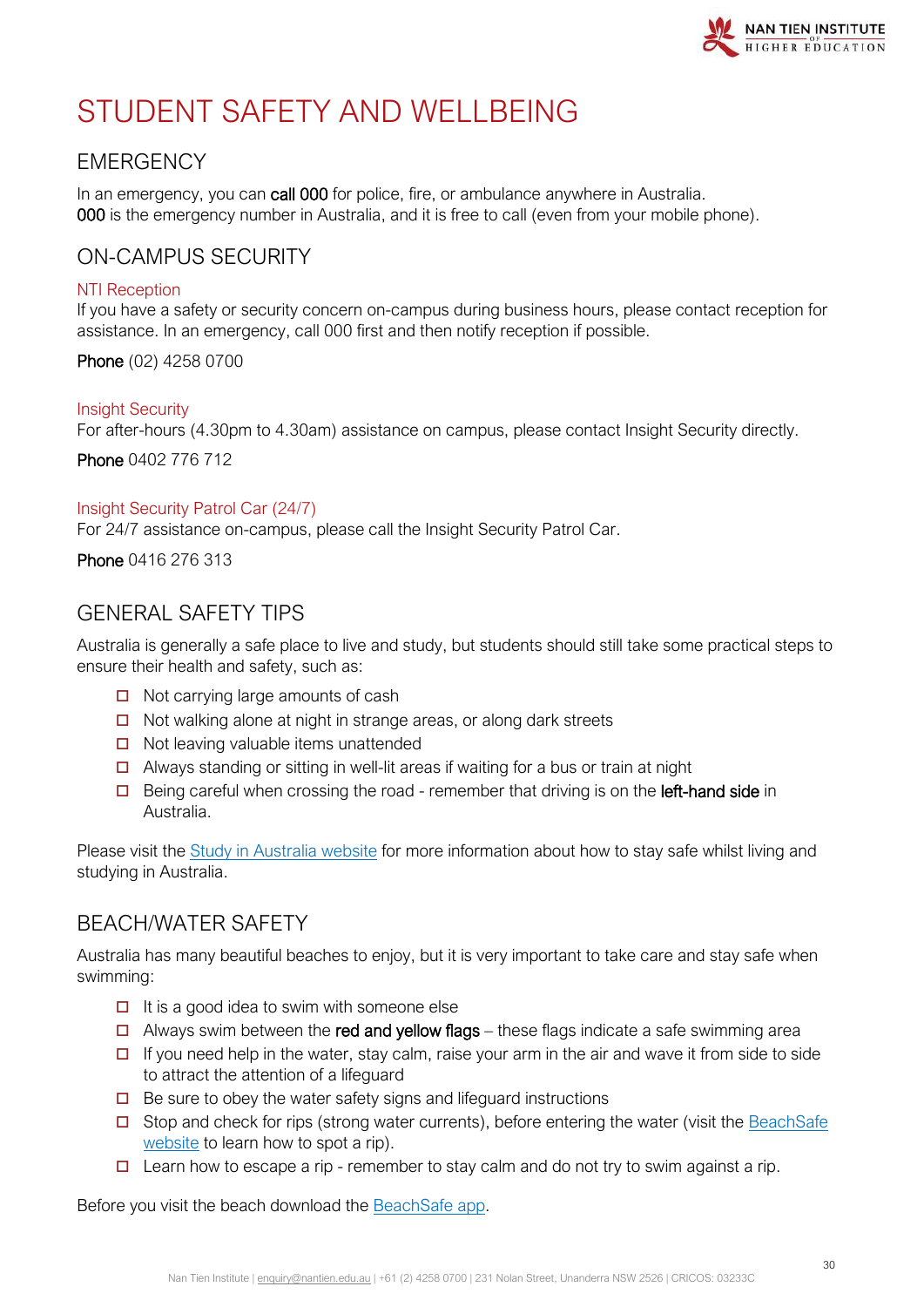# <span id="page-30-0"></span>WORKING IN AUSTRALIA

#### Working in Australia on a Student Visa

If you are studying with NTI on a student visa, there are specific requirements you must meet for your visa to remain valid. It is very important that you do not breach the working conditions of your visa. Students studying on a student visa can work up to 40 hours each fortnight (every two weeks) during the semester.

Students can work unlimited hours during semester breaks. Students can contact Student Services to request a Holiday Letter (this letter confirms semester dates/scheduled semester breaks). Students can visit the [Semester Dates page](https://www.nantien.edu.au/semester-dates/) for more information about NTI's scheduled breaks.

The [DHA website](https://immi.homeaffairs.gov.au/visas/getting-a-visa/visa-finder) provides detailed information about visa requirements, responsibilities and compliance. Students should refer to this website for more information about their visa, or if they have any questions about studying or working in Australia on a student visa.

#### Your Working Rights

Students working in Australia on a student visa have the same workplace rights and responsibilities as anyone else working in Australia, such as:

- $\Box$  Being paid no less than the minimum wage for your work
- Getting a tax file number (TFN) and paying tax (depending on how much you earn)
- $\Box$  Receiving a payslip within one day of getting paid

Please see the [Study in Australia website](https://www.studyinaustralia.gov.au/English/Live-in-Australia/Work/your-work-rights-explained) and the [Australian Taxation Office](https://www.ato.gov.au/Individuals/International-tax-for-individuals/Coming-to-Australia/Studying-in-Australia/) (ATO) website for further information about your working rights and responsibilities.

Some warning signs that your working rights may be at risk include:

- $\Box$  Getting paid in food and housing
- $\Box$  Being asked to give back some of your pay
- $\Box$  Not receiving your payslips
- $\Box$  Being asked to apply for an ABN (Australian Business Number)

You can visit the [Study in Australia website](https://www.studyinaustralia.gov.au/English/Live-in-Australia/Work/are-your-work-rights-at-risk) for more information on the warning signs you should be aware of. If you are concerned about your work rights in Australia, the services listed below can help you:

| WHO CAN HELP                               | WHEN                                                                                                                                                                                                       | <b>CONTACT DETAILS</b>                              |
|--------------------------------------------|------------------------------------------------------------------------------------------------------------------------------------------------------------------------------------------------------------|-----------------------------------------------------|
| NTI Student Services                       | You would like to talk about a workplace<br>issue, or if you would like help accessing<br>support/legal services.                                                                                          | Phone (02) 4258 740<br>Email enquiry@nantien.edu.au |
| Fair Work<br>Ombudsman                     | You want information about your rights<br>and protections in the workplace, you<br>have a workplace issue, or you would like<br>to make a complaint (note: you can report<br>workplace issues anonymously) | <b>Phone 13 13 94</b><br>Website fairwork.gov.au    |
| International Student<br>Legal Service NSW | You require free and confidential legal<br>advice. This service can help if you are<br>considering taking legal action, or if you<br>have been unable to resolve a workplace<br>issue with your employer.  | Phone (02) 9698 7645<br>Website rlc.org.au          |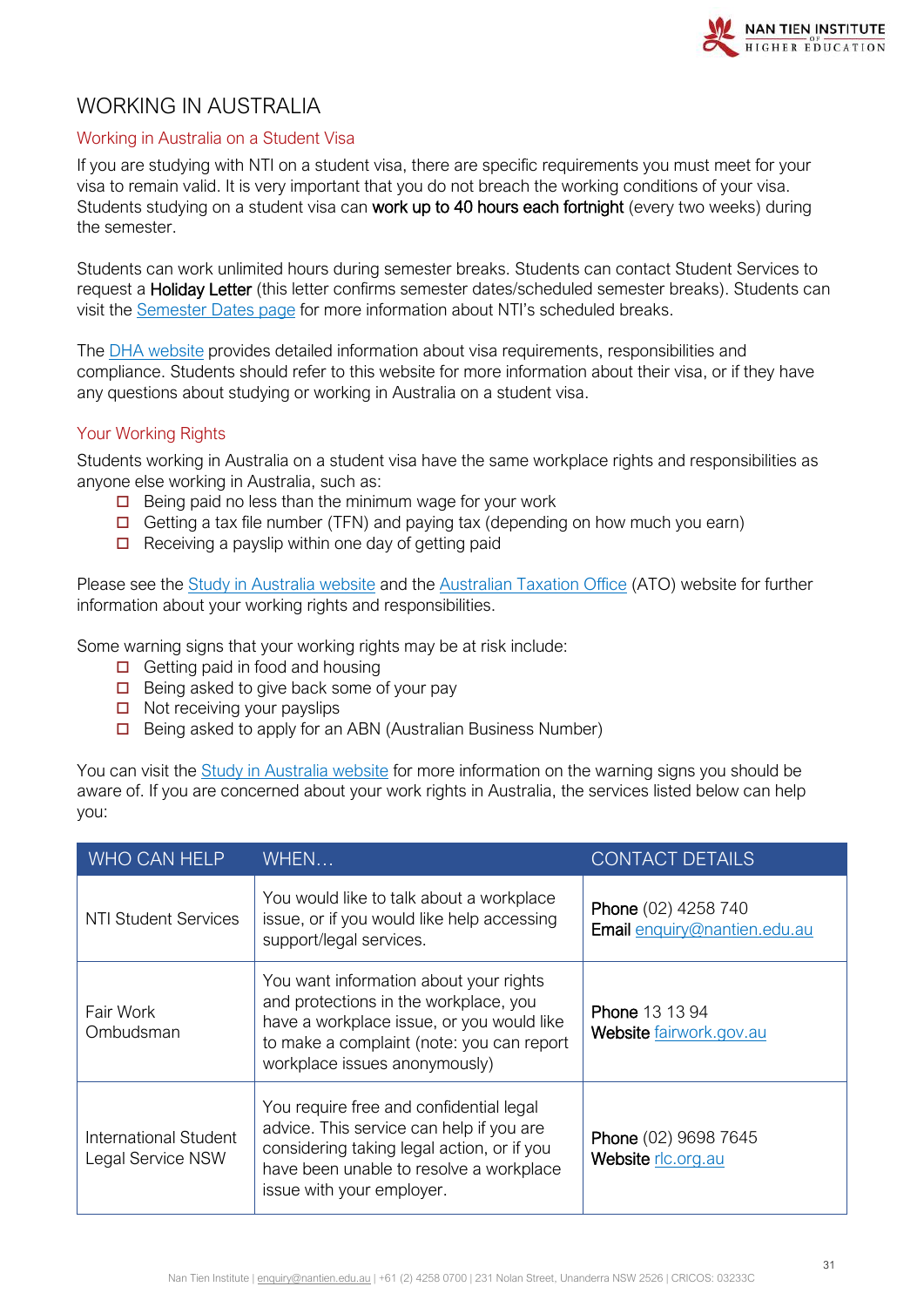

# <span id="page-31-0"></span>CRITICAL INCIDENTS

Critical incidents are considered traumatic events, or threats of traumatic events, that may cause extreme stress, fear, or injury NTI students (for example, serious injury/illness, hospitalisation, critical mental health episodes, missing person and other serious concerns of student welfare).

Students can read the [Critical Incidents Policy](https://policy.nantien.edu.au/student-services) for more information about what critical incidents are, what they can do if they experience an incident, and how to report and incident.

Any student who is experiencing a life-threatening critical incident, or who is in fear for their health and safety, are encouraged to call 000 for emergency services (police, fire, ambulance).

If a student is impacted by a critical incident, they can report this to the [Student Services Office,](mailto:enquiry@nantien.edu.au) NTI's President, or campus security. Students can report an incident at anytime, however, students are encouraged to report incidents within the first 24 hours so NTI can provide timely assistance.

NTI's President and the Student Services and Academic Support Manager will take all reasonable steps to secure the immediate safety and welfare of a student/s impacted by a critical incident. NTI staff aim to manage and resolve all critical incidents quickly, professionally and compassionately.

Students who report a critical incident will receive assistance from the Student Services and Academic Support Manager to arrange any necessary medical treatment and/or access to counselling services.

Students can contact LifeWorks counselling service, for six (6) free, confidential counselling sessions (contact details provided below under Counselling and Support Services) at any time.

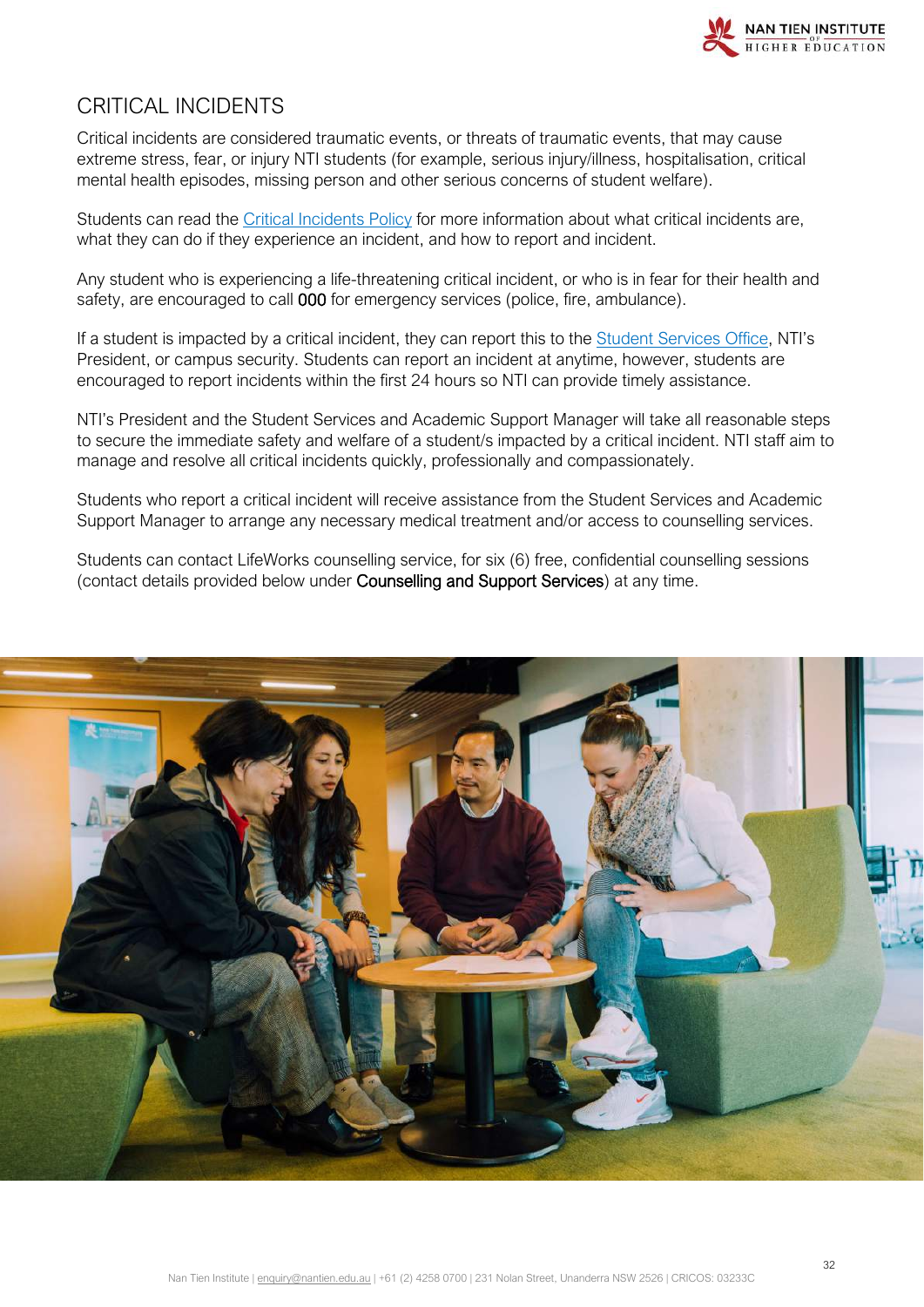

# <span id="page-32-0"></span>PREVENTION OF SEXUAL ASSAULT AND SEXUAL HARASSMENT

NTI is committed to ensuring that all members of our community feel safe and respected. NTI has a zero-tolerance policy regarding sexual assault and sexual harassment within or associated with the NTI community.

Any breach of NTI's [Prevention of Sexual Assault and Sexual Harassment Policy](https://policy.nantien.edu.au/student-services/prevention-sexual-assault-and-sexual-harassment-policy) by:

- $\Box$  Students: will lead to disciplinary action that may include cancellation of enrolment,
- $\Box$  Staff: will lead to disciplinary action that may include termination of employment, and
- $\Box$  Member of the public: will lead to disciplinary action that may include the involvement of local police.

If a sexual assault or sexual harassment incident occurs, NTI will provide assistance to all individuals who seek support or lodge complaints.

#### What is Sexual Assault?

In the state of New South Wales (NSW), **sexual assault** is considered a crime that occurs "when a person is forced, coerced or tricked into sexual acts against their will or without their consent, or if a child or young person under 18 is exposed to sexual activities" [\(NSW Department of Justice\)](https://www.victimsservices.justice.nsw.gov.au/sexualassault/Pages/sexual_assault_victims.aspx#Consent)

#### What is Sexual Harassment?

"Sexual harassment is an unwelcome sexual advance, unwelcome request for sexual favours or other unwelcome conduct of a sexual nature which makes a person feel offended, humiliated and/or intimidated, where a reasonable person would anticipate that reaction in the circumstances" [\(Australian](https://www.humanrights.gov.au/quick-guide/12096)  [Human Rights Commission\)](https://www.humanrights.gov.au/quick-guide/12096).

#### What is Consent?

Consent occurs when a person freely and voluntarily agrees to sexual intercourse [\(NSW Department of](https://www.victimsservices.justice.nsw.gov.au/sexualassault/Pages/sexual_assault_victims.aspx#Consent)  [Justice\)](https://www.victimsservices.justice.nsw.gov.au/sexualassault/Pages/sexual_assault_victims.aspx#Consent).

A person cannot give consent when they:

- $\Box$  are asleep or unconscious,
- $\Box$  are significantly intoxicated or affected by drugs,
- $\Box$  are unable to understand what they are consenting to due to their age or intellectual capacity,
- $\Box$  are intimidated, coerced, or threatened,
- $\Box$  are unlawfully detained or held against their will.
- $\Box$  submit due to the person being in a position of trust.

You can watch this clip [Consent: It's Simple as Tea](https://www.youtube.com/watch?v=fGoWLWS4-kU) (@2015 Emmeline May and Blue Seat Studios) for a simple explanation of consent.

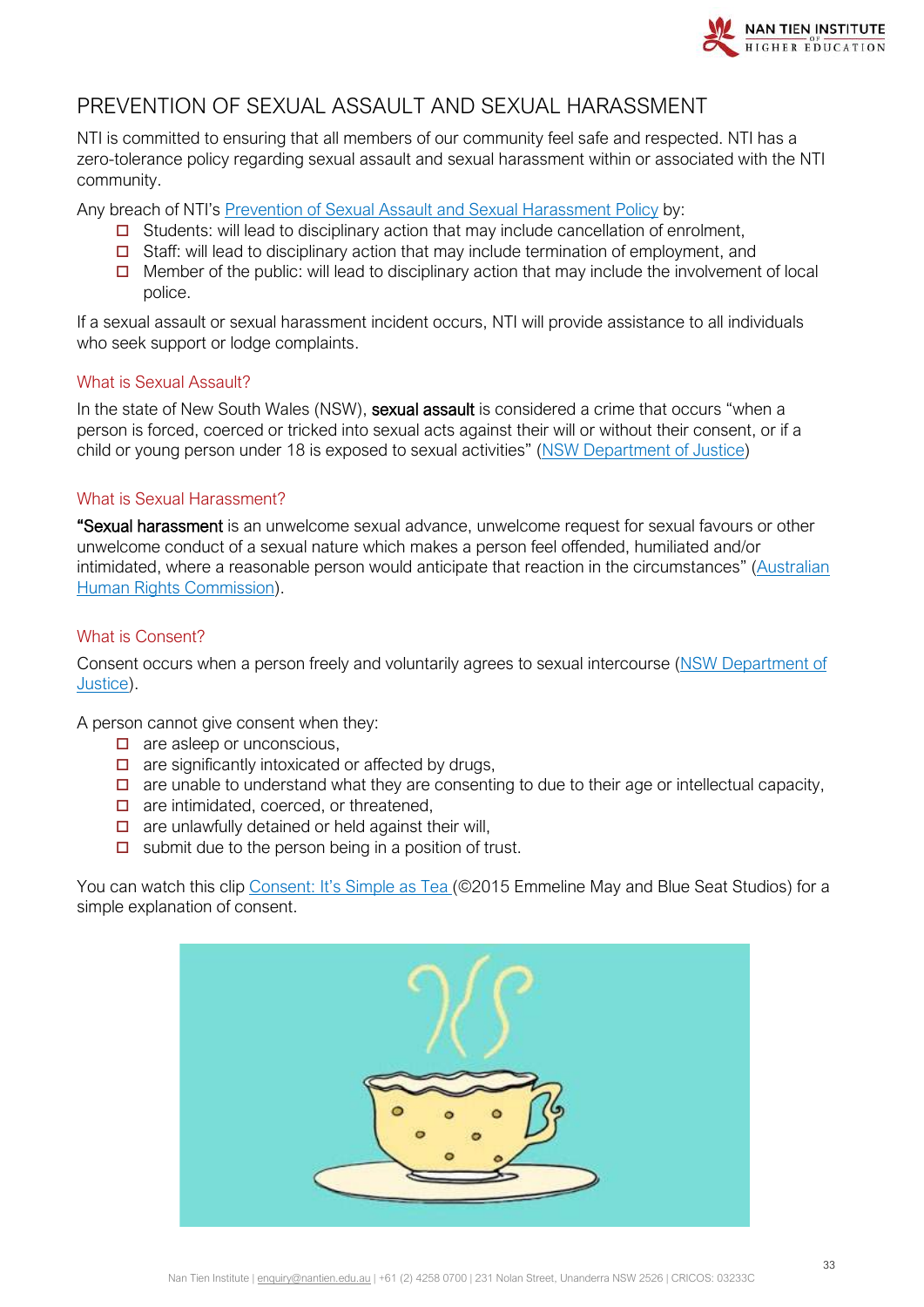

#### Where can students go for help?

NTI encourages all students to reach out for help and supports any student who wishes to seek assistance, report an incident, lodge a formal complaint, and/or report a crime to NSW Police.

If you have experienced or witnessed sexual assault and/or sexual harassment we encourage you to report the incident immediately to the [Student Services Office.](mailto:enquiry@nantien.edu.au)

However, please note that you can choose to report incidents at any time, and you are under no obligation to initiate a formal complaint if you do not wish to. You are also able to report incidents anonymously if you prefer.

You may choose to disclose an incident of sexual assault or sexual harassment to any member of NTI staff, however, please see the table below for who can help you if you require specific support or help:

| <b>WHO CAN HELP</b>                     | WHEN                                                                                                                                                                                                         | <b>CONTACT DETAILS</b>                                                                                                               |
|-----------------------------------------|--------------------------------------------------------------------------------------------------------------------------------------------------------------------------------------------------------------|--------------------------------------------------------------------------------------------------------------------------------------|
| <b>Australian Emergency</b><br>Services | You are in danger, a crime is taking place,<br>or you are in a critical situation. You can<br>also go directly to an emergency<br>department of a hospital for emergency<br>medical and counselling support. | <b>Phone</b> 000 (for police, fire,<br>ambulance)                                                                                    |
| <b>NSW Police</b><br>Department         | You wish to report a sexual assault crime or<br>discuss your options. Please see the NSW<br>Police website for further information and<br>contact details.                                                   | Phone 000 (in an emergency)<br>Use the <b>Police Station Search</b> to<br>find the contact details for your<br>local police station. |
| <b>Student Services</b><br>Office       | You would like to seek help, report an<br>incident, lodge a complaint, and/or receive<br>assistance in accessing support/emergency<br>services (such as police, ambulance,<br>counselling, etc.).            | Phone (02) 4258 740<br>Email enquiry@nantien.edu.au                                                                                  |
| Insight Security                        | You would like to seek help, report an<br>incident, and/or receive assistance in<br>accessing emergency services (such as<br>police or ambulance)                                                            | Phone (24/7) 0416 276 313                                                                                                            |

You can find a list of available counselling/support services below, in addition to legal services that may assist you.

<span id="page-33-0"></span>All NTI students have access to six (6) free and confidential counselling sessions from LifeWorks. LifeWorks offers short-term counselling sessions with counsellors who are all trained in trauma counselling. If students require any assistance in contacting support services, they can contact the Student Services Office.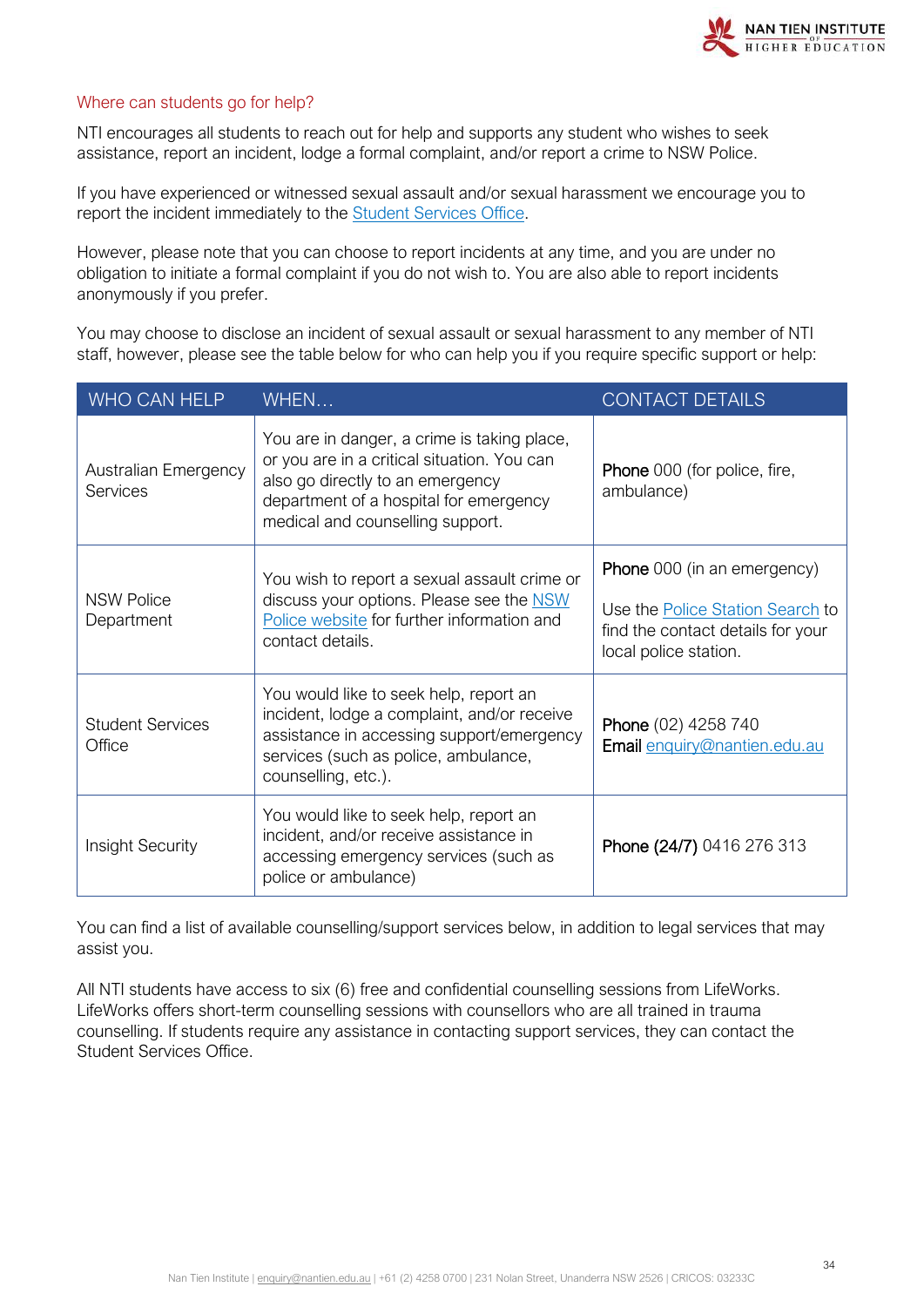

# COUNSELLING/SUPPORT SERVICES

# LIFEWORKS

All NTI students have access to six (6) free and confidential counselling sessions from LifeWorks. LifeWorks can support students with everyday challenges and other issues, including depression, anxiety and stress, sexual assault and sexual harassment, substance abuse, problems or conflicts at work, parenting, family issues, and more.

Students can contact LifeWorks directly, or they can receive support and assistance from the Student Services and Academic Support Manager. Phone 1300 361 008

# LIFELINE

Lifeline offers confidential, 24-hour crisis support and suicide prevention services. Phone 131 114 Lifeline text 0477 131 114 Online chat<https://www.lifeline.org.au/crisis-chat/>

# NATIONAL SEXUAL ASSAULT, DOMESTIC AND FAMILY VIOLENCE COUNSELLING SERVICE (1800 RESPECT)

24-hour support for anyone impacted by sexual assault, domestic or family violence and abuse. 1800 Respect offers confidential information, counselling, and support services. Phone 1800 RESPECT (1800 737 732) Website<https://www.1800respect.org.au/>

# QLIFE (LGBTI)

QLife provides anonymous and free LGBTI peer support and referral for people wanting to talk about sexuality, identity, gender, bodies, feelings, or relationships. Phone 1800 184 527 Website https://glife.org.au/

# BEYOND BLUE

Beyond Blue provides information and support to help everyone in Australia achieve their best possible mental health, whatever their age and wherever they live. Phone 1300 224 636 Website <https://www.beyondblue.org.au/>

# TRANSLATING AND INTERPRETING SERVICE (TIS)

The Translating and Interpreting Service (TIS National) provides phone and on-site interpreting services in over 150 languages. Phone 1800 131 450 Website <https://www.tisnational.gov.au/>